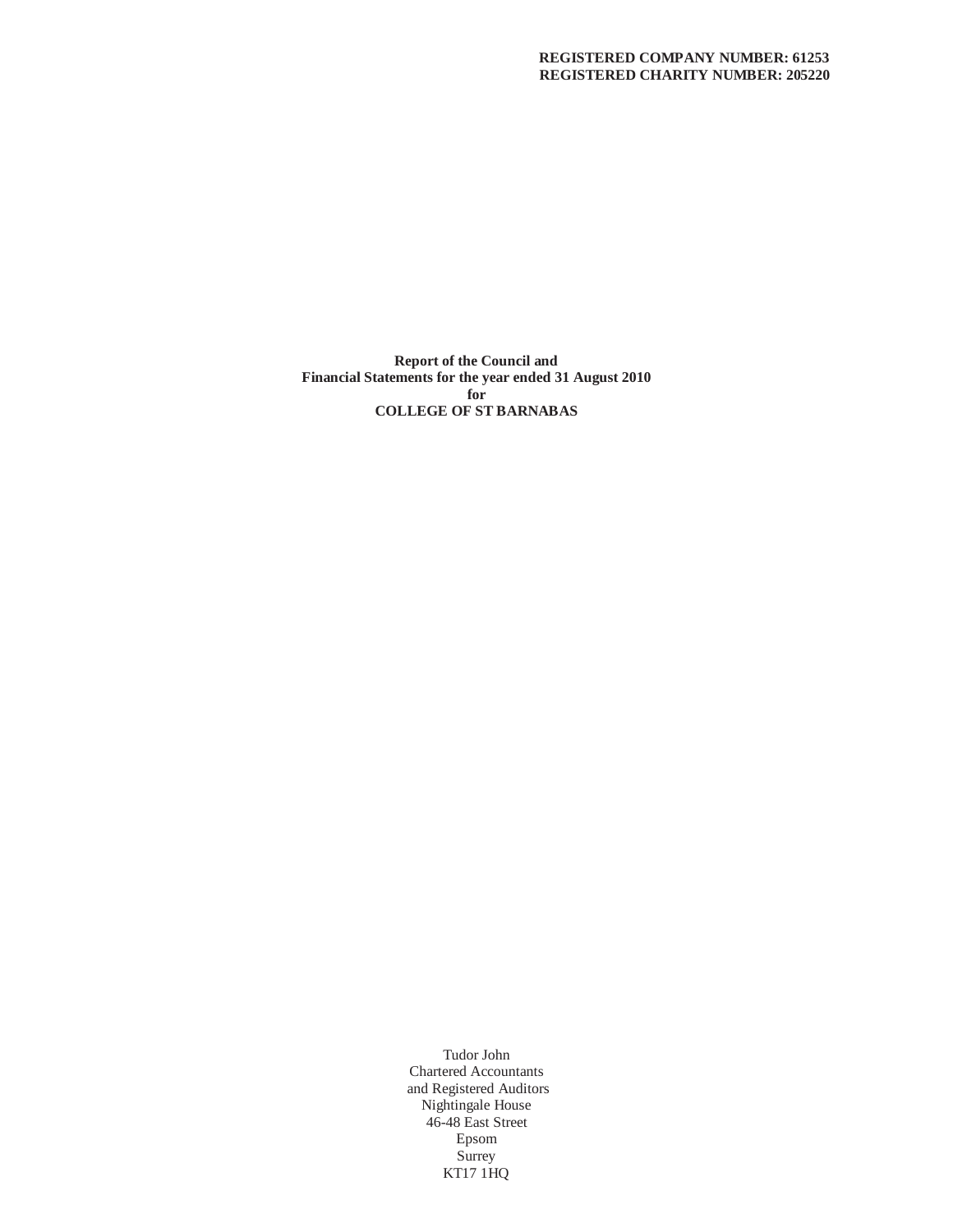# **College of St Barnabas**

# **Contents of the Financial Statements for the year ended 31 August 2010**

|                                            | Page                |
|--------------------------------------------|---------------------|
| Report of the Council                      | $1 \text{ to } 7$   |
| Report of the Independent Auditors         | 8 to 9              |
| <b>Statement of Financial Activities</b>   | 10                  |
| <b>Balance Sheet</b>                       | 11 to 12            |
| Notes to the Financial Statements          | $13 \text{ to } 20$ |
| Detailed Statement of Financial Activities | 21 to 22            |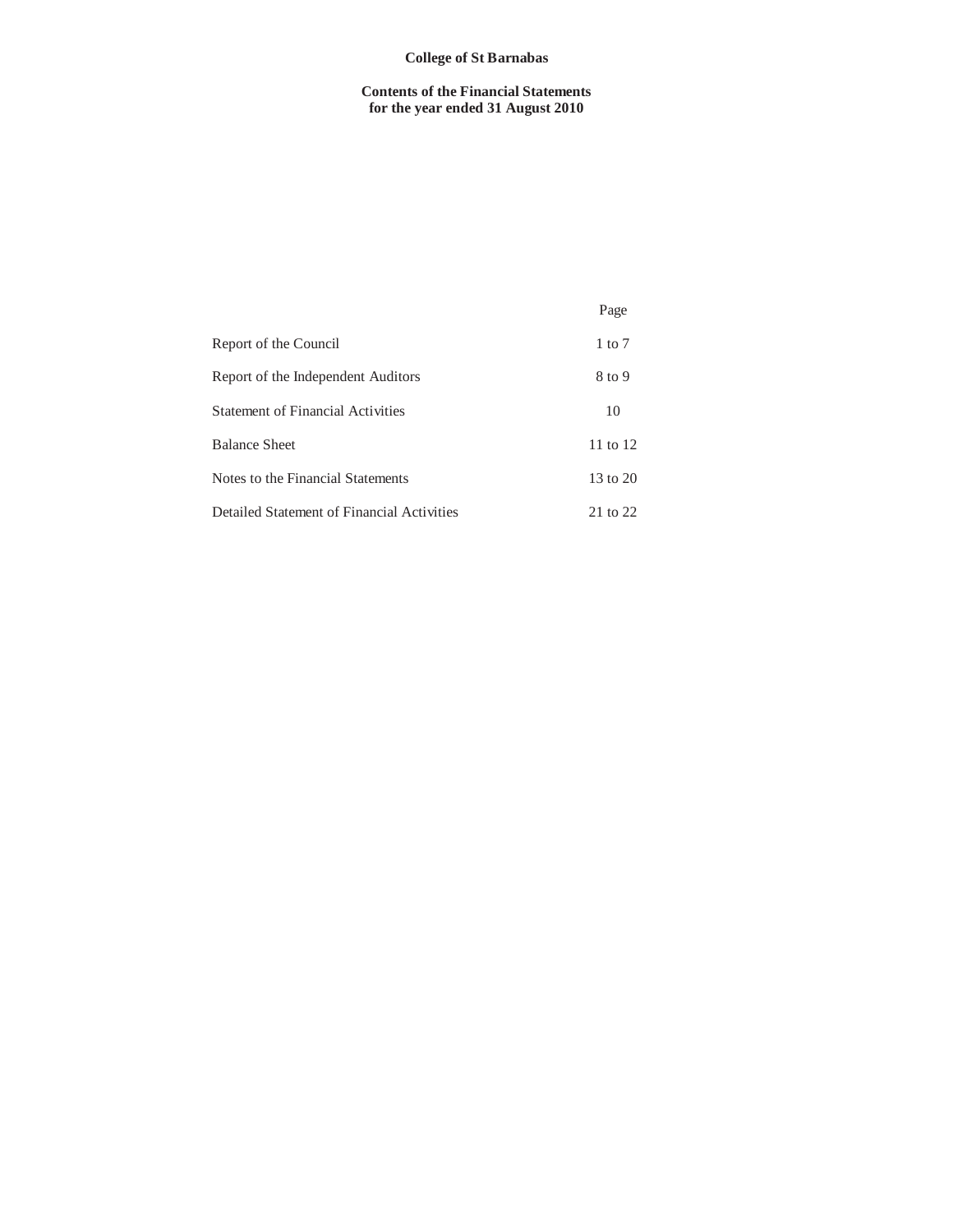## **Report of the Council for the year ended 31 August 2010**

The Members of the Council who are also directors of The College of St. Barnabas (Incorporated) for the purposes of the Companies Act 2006 and are the trustees of the charitable trust for the purpose of the Charities Act 1993, present their report with the financial statements of the company for the year ended 31<sup>st</sup> August 2010. The Council have adopted the provisions of the Statement of Recommended Practice (SORP) 'Accounting and Reporting by Charities' issued in March 2005.

#### **REFERENCE AND ADMINISTRATIVE DETAILS Registered Company number**  61253

#### **Registered Charity number**  205220

**Registered office** 

Blackberry Lane Lingfield Surrey RH7 6NJ

**Visitor** 

The Right Reverend the Lord Bishop of Southwark (Ex-Officio)

# **Members of Council:**

| Dr G J D Moore, MB, BS (Chairman)                 |                       |
|---------------------------------------------------|-----------------------|
| Mrs V M Hepworth, BA (Hons), FRSA (Vice-Chairman) |                       |
| Mr P A Lusty, FCA (Hon Treasurer)                 | Re-elected March 2010 |
| Mr A Brooke Turner, CMG MA                        |                       |
| Mr J R Cope, MA                                   |                       |
| The Venerable Daniel Kajumba                      | Ex-Officio            |
| Mrs S Monfries, RGN HV RNT                        |                       |
| Mr T K Pool, MA                                   | Re-elected March 2010 |
| Mrs C M Taylor, RGN                               | Re-elected March 2010 |

# **Company Secretary**

Mr W M Ross, BA Llb (Clerk)

# **Auditors**

Tudor John Chartered Accountants and Registered Auditors Nightingale House 46-48 East Street Epsom Surrey KT17 1HQ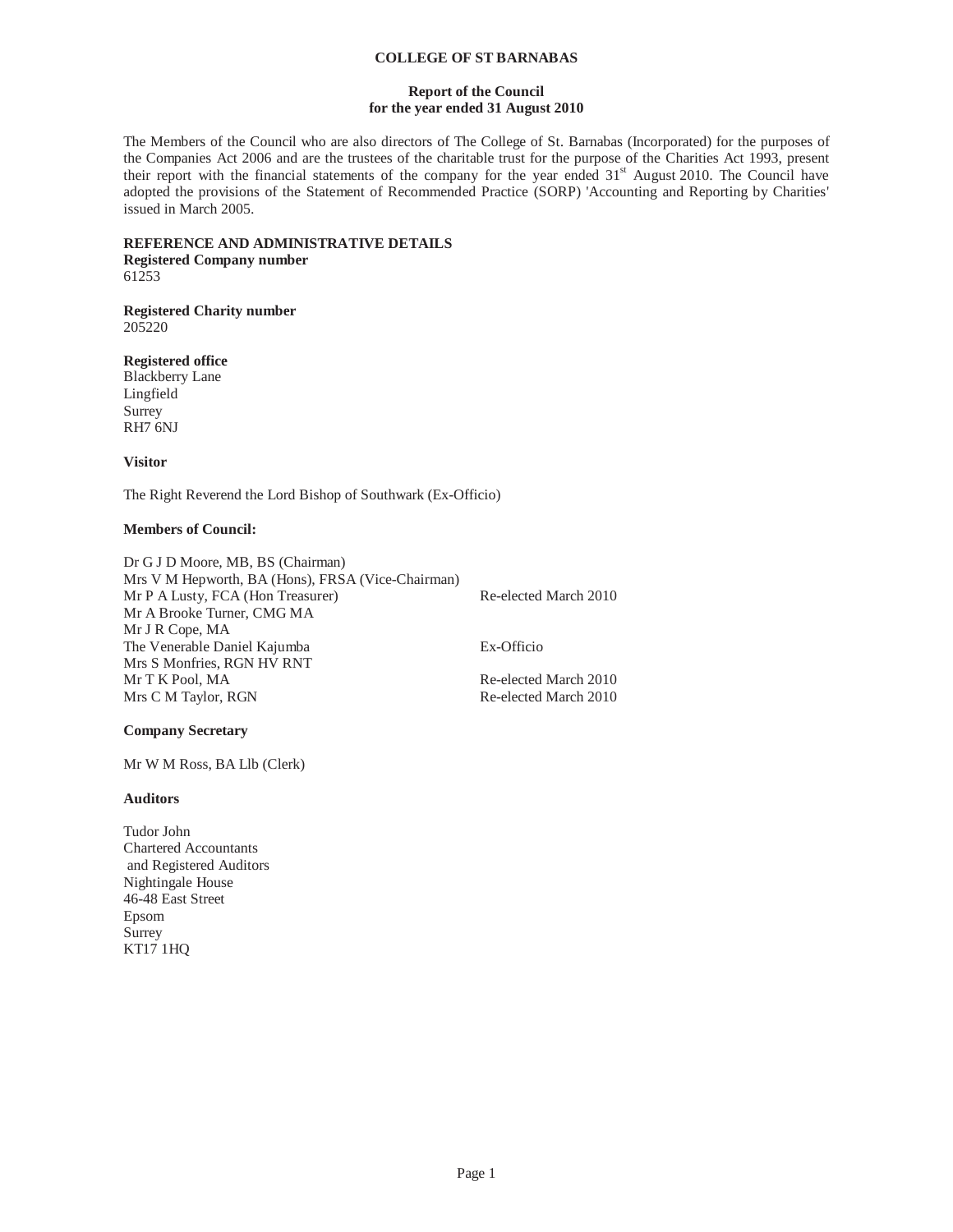## **Report of the Council for the year ended 31 August 2010**

# **REFERENCE AND ADMINISTRATIVE DETAILS Advisers:**

**Solicitors** Pearless de Rougemont & Co., 8 Church Lane, East Grinstead, RH19 3BA

Bankers Barclays Bank Plc., 17-21 High Street, East Grinstead, RH19 3AH

Investment Advisers Charles Stanley & Company Limited., 25 Luke Street, London, EC2A 4AR

# **Officers of the College:**

| Warden:                      | The Reverend H I J Such, BTh MA src       |
|------------------------------|-------------------------------------------|
| Bursar & Responsible Person: | Mr P G F Wilkin, DChA                     |
| Matron & Registered Manager: | Mrs H B Mockler, RGN BaCur                |
| Housekeeper:                 | Mrs S K Lewis                             |
| Fundraiser:                  | Mr M J Herbert, BA (Hons) MInstS (Cert)   |
| Medical Officer:             | Dr S J Bellamy, MBBS (Lon) DA DRCOG MRCGP |

# **Finance Committee:**

Mr P A Lusty, (Hon Treasurer) Committee Chairman Dr G J D Moore, (Chairman) Mrs S Monfries Mr T K Pool The Reverend H I J Such Warden in attendance Mr P G F Wilkin (Secretary) Bursar in attendance

**Fundraising Committee:**

Mrs V M Hepworth, (Vice-Chairman) Committee Chairman Dr G J D Moore, (Chairman) The Reverend H I J Such Warden in attendance<br>
Mr P G F Wilkin Bursar in attendance Mr M J Herbert Fundraiser in attendance Miss N Blaho **Assistant Fundraiser in attendance** Assistant Fundraiser in attendance Ms B Goddard (Secretary) Volunteer Fundraiser in attendance

Bursar in attendance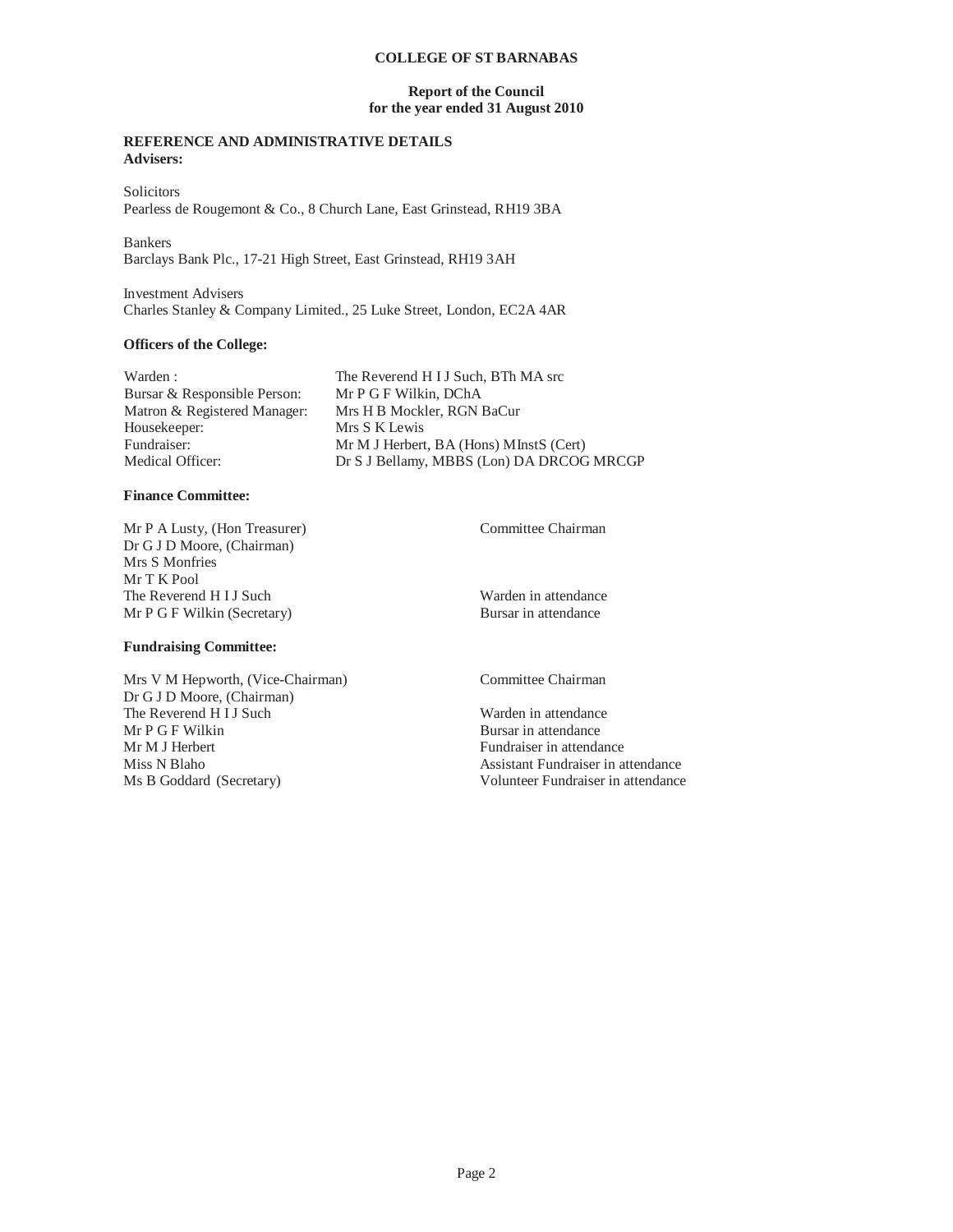## **Report of the Council for the year ended 31 August 2010**

# **STRUCTURE, GOVERNANCE AND MANAGEMENT**

## **The Constitution**

The College of St. Barnabas was incorporated on  $10<sup>th</sup>$  March 1899 as a company limited by guarantee not having a share capital. The liability of the Members of the Association on a winding up is limited to £10.

The Company is governed by its Memorandum of Association, which was last amended by Special Resolution on the 21<sup>st</sup> March 2005, and its Articles of Association.

The Company is a charity registered at the Companies Registry under Company Number 61253 and with the Charity Commission under reference number 205220.

The business of the Company is managed by the Council the members of which are elected by the Members of the Association apart from ex officio and delegate members. One third of the elected members of Council retire each year but they are eligible for re-election.

Members of the Association are elected by the Council and membership is limited to 100. Annual General Meetings are required to be held each year. Five members constitute a quorum. Questions at meetings of the Association are decided by a majority of votes with the Chairman having a casting vote.

The Council has power to delegate any of its powers and duties to individual members or to any committee or committees of members and to fix the quorum necessary for the transaction of business.

Members of Council may not receive remuneration other than professional fees, which are subject to the restrictions contained in Clause 5 of the Memorandum and reasonable out of pocket expenses.

The main objects of the Charity are:

(a) To provide permanent Homes for those detailed in sub-paragraph (d) who are retired from work or who are incapacitated by disability, disease or other causes on the understanding that the first priority should always be given to retired Clergy and then their spouses, widows or widowers.

(b) To provide Homes of Rest and a Nursing Home to which those detailed in sub-paragraph (d) who are sick or who are incapacitated may be admitted for longer or shorter periods or for convalescence after treatment in another establishment on the same understanding as in sub-paragraph (a).

(c) To provide the recipients of the Charity with homes, board, nursing and medical treatment in return for which a monthly rental having regard to each individual's personal circumstances may be charged.

(d) Those to whom the Objects of the Charity may be directed are:-

i. Clergy of the Church of England and of Churches in full communion with it.

ii. Full time Church Workers licensed by a Bishop.

iii. Overseas missionaries working for or sponsored by a recognised Anglican missionary body.

iv. Readers licensed by a Bishop.

v. The spouses, widows and widowers of members of (i), (ii), (iii) and (iv) above.

 vi. Those in communion with the Church of England and who over at least the last five years are able to verify their active worship through their local parish priest.

#### **Governing Procedures**

The Council holds meetings four times a year unless further ad hoc meetings are required. The papers for the meetings are circulated by the Clerk to the Council, who acts as Secretary of the Company. Minutes of the meetings are taken by the Clerk and circulated to the members of Council.

The Council has a standing committee, the Finance Committee comprising of the Hon Treasurer as Chairman, who is also a member of Council, and other appointed members of Council. The Committee meets regularly to consider the accounts, set budgets and review matters of accounting policy and deal with other matters relating to the administration of the College and the welfare of the Residents. The Committee reports to the Council by way of its Minutes, which are circulated to all Members.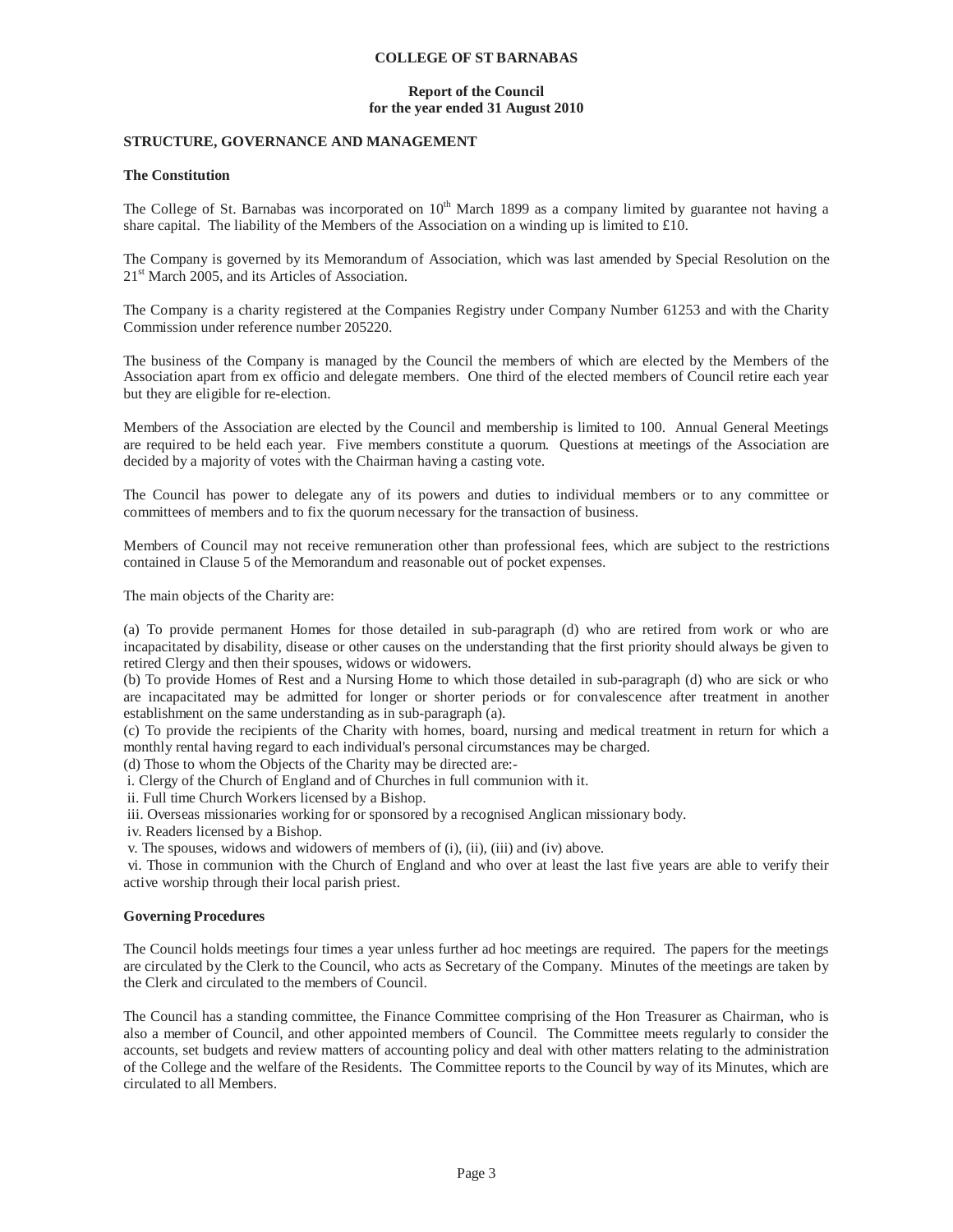# **Report of the Council for the year ended 31 August 2010**

# **STRUCTURE, GOVERNANCE AND MANAGEMENT (cont)**

## **Governing Procedures (cont)**

The Council have established the Fundraising Committee chaired by the Vice-Chairman of Council. The Committee meets regularly to consider fundraising and marketing strategies and polices. The Committee reports to the Council by way of its Minutes, which are circulated to all Members.

The Council appoints and employs a Warden, who is Head of College, a Bursar, a Matron, a Fundraiser and an Estate Surveyor all of whom attend and report to Council meetings.

## **Risk management**

The Council is responsible for the management of risks faced by the College. Detailed considerations of risk are delegated to the Finance Committee, who are assisted by the College Senior Management Team. Risks are identified, assessed and controls established throughout the year. A formal review of the risk management process is undertaken on an annual basis.

# **ACHIEVEMENT AND PERFORMANCE**

# **Charitable activities.**

The College provides 21 single flats and 8 flats for couples. All Cloister accommodation has been available and occupied throughout the year. Three new Residents arrived into Cloister flats during this year. The College has a Nursing Wing of 27 single rooms. The Council require one room to be available for Cloister Residents in an emergency and there has been a need to vacate the four rooms that are to be refurbished within the Central Block (West) Project. Three new Residents have arrived into Nursing rooms during this year.

We are delighted that Mr Peter Ainsworth, who retired as our local MP at the last general election, has agreed to continue as a Patron. We welcome The Right Reverend Lindsay Urwin - Administrator of the Shrine of Our Lady of Walsingham and The Right Reverend John Pritchard - Bishop of Oxford, both as Presidents of the College.

We are extremely grateful to the many individuals, PCCs and charitable trusts who continued to support the College through financial giving. At the back of this report a list of many of our supporters is published.

# **Objectives for the Year:**

Completion of Central Block (West) Re-roofing Project. The planning of this project has been completed and statutory planning requirements have been met. There are four main components of this project:

- a. To replace the roof which has lasted well since 1901 but is now showing signs of serious weathering.
- b. To upgrade the four nursing rooms beneath this section of roof to improve accessibility and natural light levels.
- c. To reduce our carbon footprint by inserting double glazed windows and by upgrading the insulation within the four nursing rooms and attic space.
- d. To upgrade all wiring on the top floor providing accessible wiring routes for future maintenance.

The Council have approved the capital commitment of £445,000. The work started in August 2010 and is due for completion by end of January 2011.

Internal Maintenance. This year, nearly £60,000 has been spent on general maintenance within the College. Some of this expenditure has been on upgrading the ensuite facilities of seven flats by removing baths and putting in new showers. One nursing room has also had its bath removed and a shower inserted. The staff flat in the basement has had its bathroom and kitchen modernised. Improvements have been made to the small nursing wing kitchen, making it more user friendly for the staff and providing a better and larger dishwasher. For most of these small jobs the Estate Manager has been able to use local professional contractors.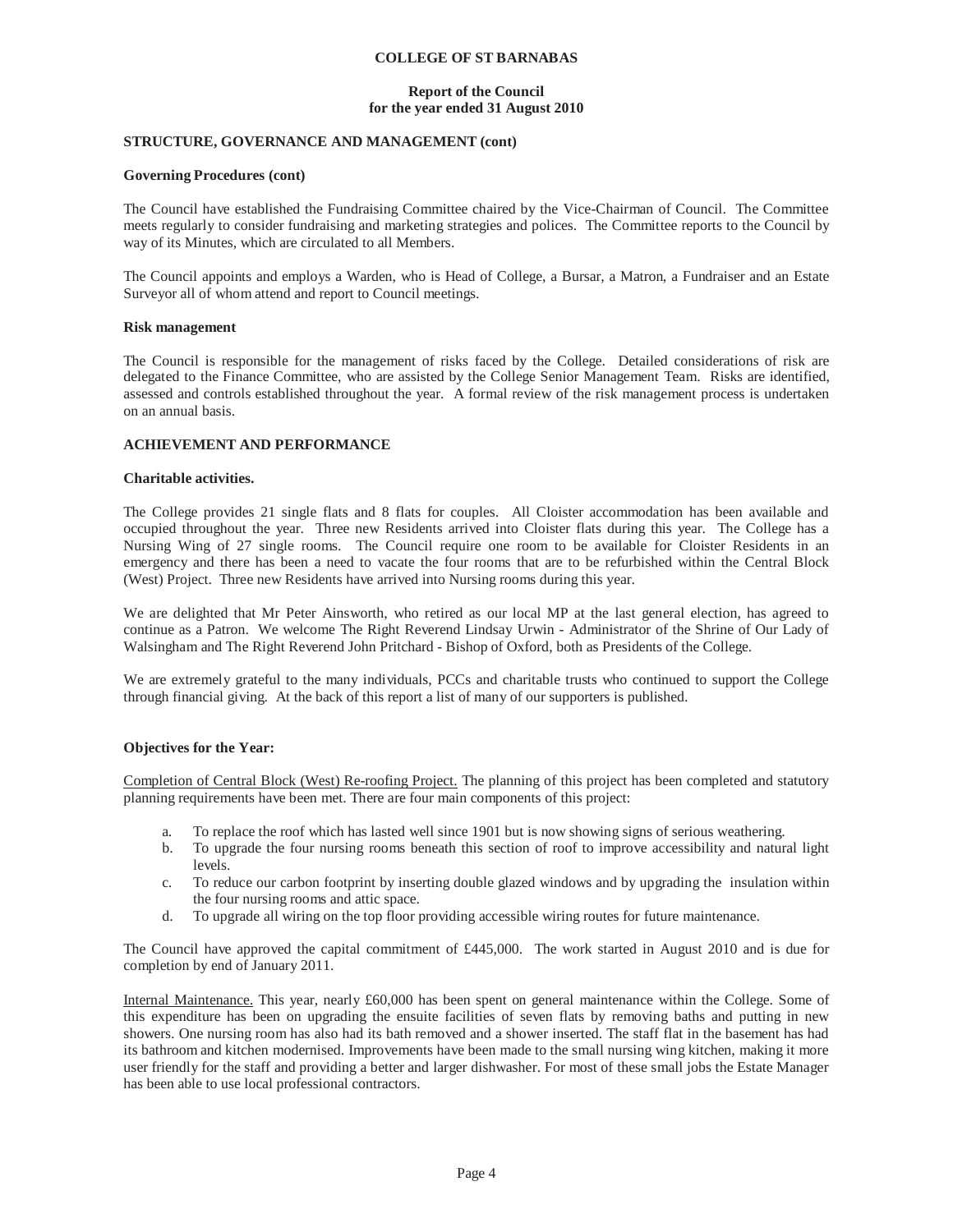## **Report of the Council for the year ended 31 August 2010**

# **ACHIEVEMENT AND PERFORMANCE (cont)**

### **Objectives for the Year (cont):**

Fundraising and Promotion of the College. While work to gain or renew the support of trusts and foundations - and indeed to identify new supporters - has been taking place throughout the year and charitable grants have continued to contribute towards the Central Block (West) project, to social activities and to the Walsingham pilgrimage, the main areas of activity have been the recruitment, retention and development of individual donors. This has included work to develop new legacy promotion materials and progress towards the launch of a new legacy fundraising initiative. Over the last 12 months the College has joined and become an active member of the national "Remember A Charity" consortium, giving its support to a national legacy awareness campaign.

During the year 3,500 potential new individual donors were contacted, together with some 350 existing individual donors, with a request to support an Appeal for £25,000 to fund the essential refurbishment and restoration work in the Chapel. This was a major challenge, not simply because of the enduring recession but also because this new Appeal was running while the search for funds for Central Block (West) was still continuing. Nonetheless, the funds for the Chapel have been largely secured or pledged by the end of August 2010. Work continues to encourage existing supporters to switch from making donations by cheque to making donations by standing order. Clearly, for some people there are issues about a perceived loss of control if a donation is made automatically while for others donations made in this way are a simple step to ensuring that a cause they care about receives their help as cheaply and as effectively as possible. With cheques set to disappear within the not-too-distant future, this area of work is of particular importance to the College's fundraising strategy.

More than 100 PCCs now support the College on a regular basis, most making an annual donation in response to our Christmas Appeal each year, although others are not able to help so frequently and give a donation in alternate years.

The past year has seen the relaunch of a College newsletter for an external readership. "The St. Barnabas Bulletin" will increase from 2 editions to 3 editions a year from January 2011 and will reach all individual and organisational supporters of the College, providing news of life at the College as well as reinforcing the fundraising message

Broaden the Advertising Portfolio to Raise Further the Profile of the College Among all Age Groups of Applicants. We have continued to refine our advertising strategy by monitoring feedback from all those who contact us. The website has proved to be the most frequently used means for people to request information about the College, and has enabled us to re-align both our printed and online advertising to where it is most effective. Printed advertisements, which refer to the website, now appear in a broader range of Anglican diocesan directories as well as in the Church press and national Anglican directory publications. In addition to our internet presence, our marketing presentation also includes access to all age ranges through our participation in the annual International Christian Resources Exhibition.

Occupancy Rate. The Council have set the benchmark for the College at 92%. This is the level that is used by many comparable organisations and was largely maintained during the year.

'Friends' of the College of St. Barnabas. The College has an active society of 'Friends' who support the Residents by arranging social events, outings, concerts and talks complementary to the daily life of the College. In addition there are two fundraising events per year, which allow the Friends to help provide those 'extras' to enhance College life. The Friends will respond to requests by the Residents where possible. The project for 2009/10 has been to supply leather arm chairs for the Common Room and also for the library. These are now all in place and are appreciated. The membership remains unchanged at 149.

We are indebted to all those people who voluntarily give their time and support to assisting with the work and activities of the Friends. We are also indebted to those who join the Friends and pay the minimum annual subscription/donation of £10. This, along with the proceeds from a summer concert given by the Sussex Cantorum choir and the Autumn Fair form the main fundraising income. Together they enable the Friends to maintain their support to the Residents.

Volunteers organise and run a shop weekly, which is welcomed by those Residents who are not able to go shopping themselves.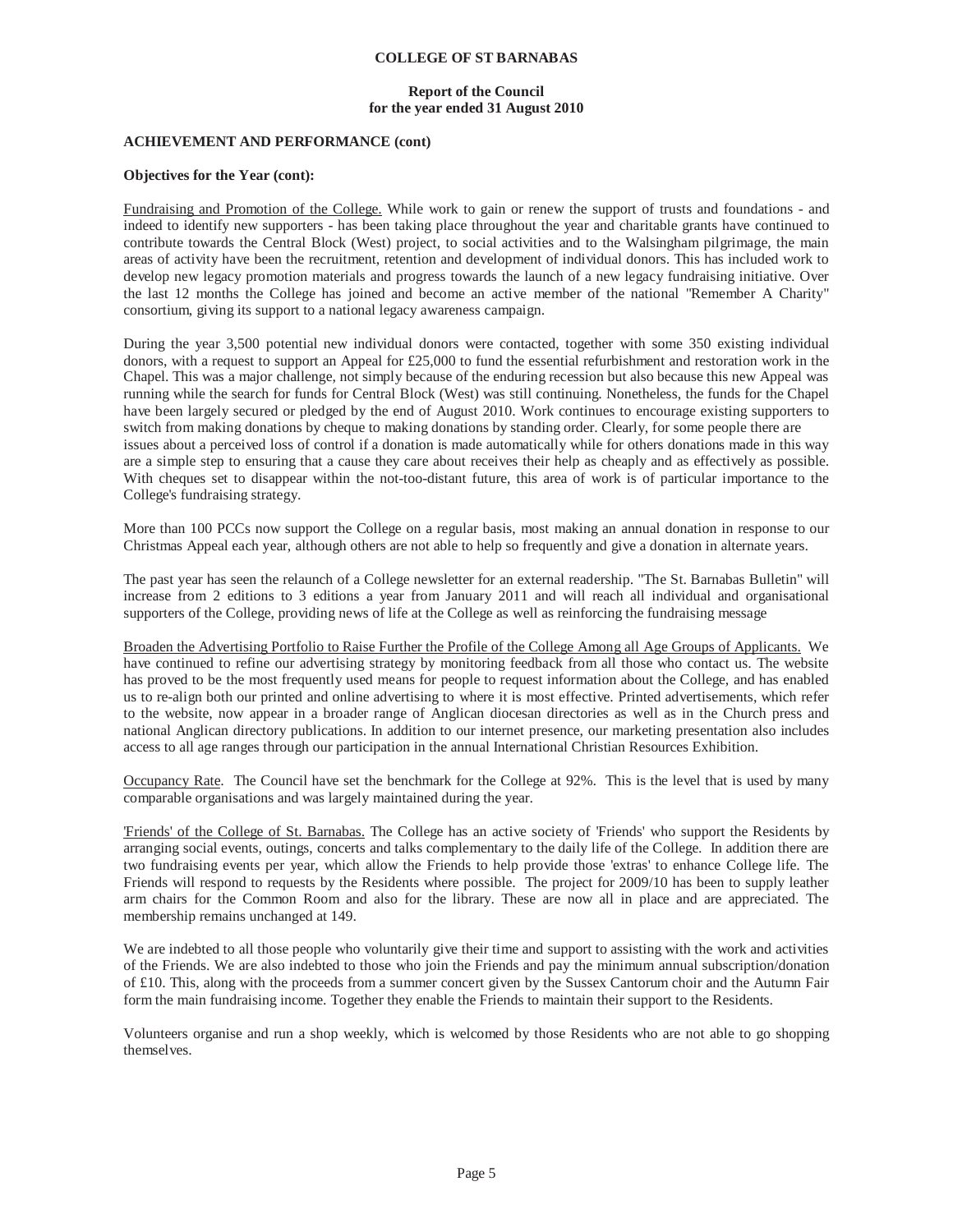# **Report of the Council for the year ended 31 August 2010**

# **FINANCIAL REVIEW**

Financial Result**.** Total incoming resources increased from £1,408,461 to £1,511,212. Net outgoing resources amounted to £20,084 (2009 (£11,102)). Gains on investments amounted to £27,284, resulting in an overall increase in funds of £7,200.

Investment Policy. The College's investment advisers Charles Stanley & Co Limited manage the College's investments under delegated authority from the Council. The current policy, which is subject to ongoing review, is to maximise total returns achievable within a medium to low risk profile. The Charity's investment performance is measured against the established stock exchange indices.

Reserves Policy. At 31<sup>st</sup> August 2010 the free reserves which include investments and cash stood at £504,729 (2009) £499,639). The Council aims to maintain free reserves in unrestricted funds at a level, which equates to approximately three months of unrestricted charitable expenditure. The Council considers that this level will provide sufficient funds to respond to day-to-day expenditure and ensure that there are sufficient funds available to cover support and governance costs.

Public Benefit. The Council have referred to the guidance contained in the Charity Commission's general guidance on public benefit when reviewing our aims and objectives and in planning our future activities. The College of St. Barnabas, as a charity, provides housing in the form of sheltered flats for up to 21 single or widowed individuals and 8 couples who are members of the Anglican community in line with the 'main objectives of the charity'. We also provide 27 nursing rooms for the same community. The nursing part of the College is registered with the Care Quality Commission (CQC).

Although the College was initially established as a community of retired Anglican priests, the broadening of the criteria for eligibility means that in addition to those who have worked for and within the Church, any active worshippers can apply to benefit from the accommodation and service that the College provides. No one is prevented from becoming a Resident through lack of means. When a vacancy is likely to occur, potential Residents are invited for a period of assessment and this gives them an opportunity to experience life within the College community. Assessment visits for entry to the nursing wing are made over a longer period. The nursing wing is not registered to provide care for the elderly mentally infirm (EMI).

Many of the Residents undertake external work in a variety of communities, they have conducted over 70 services not only within the Southwark Diocese but Chichester, London and Rochester as well as in Guyana. One Resident has had a book published this year and there are over 40 books that are still in print, which has a Resident as the author. One Resident is a Guardian Emeritus of the Shrine of Our Lady of Walsingham; another remains the treasurer for the Horse Rangers group. At least eight other Residents are members of local groups, choral societies, Julian Group or the WI. The present Warden is Superior of the Society of Retreat Conductors and Priest Associate of the Holy House of Walsingham.

The College is open to individuals and groups for retreats, organised services and local community events.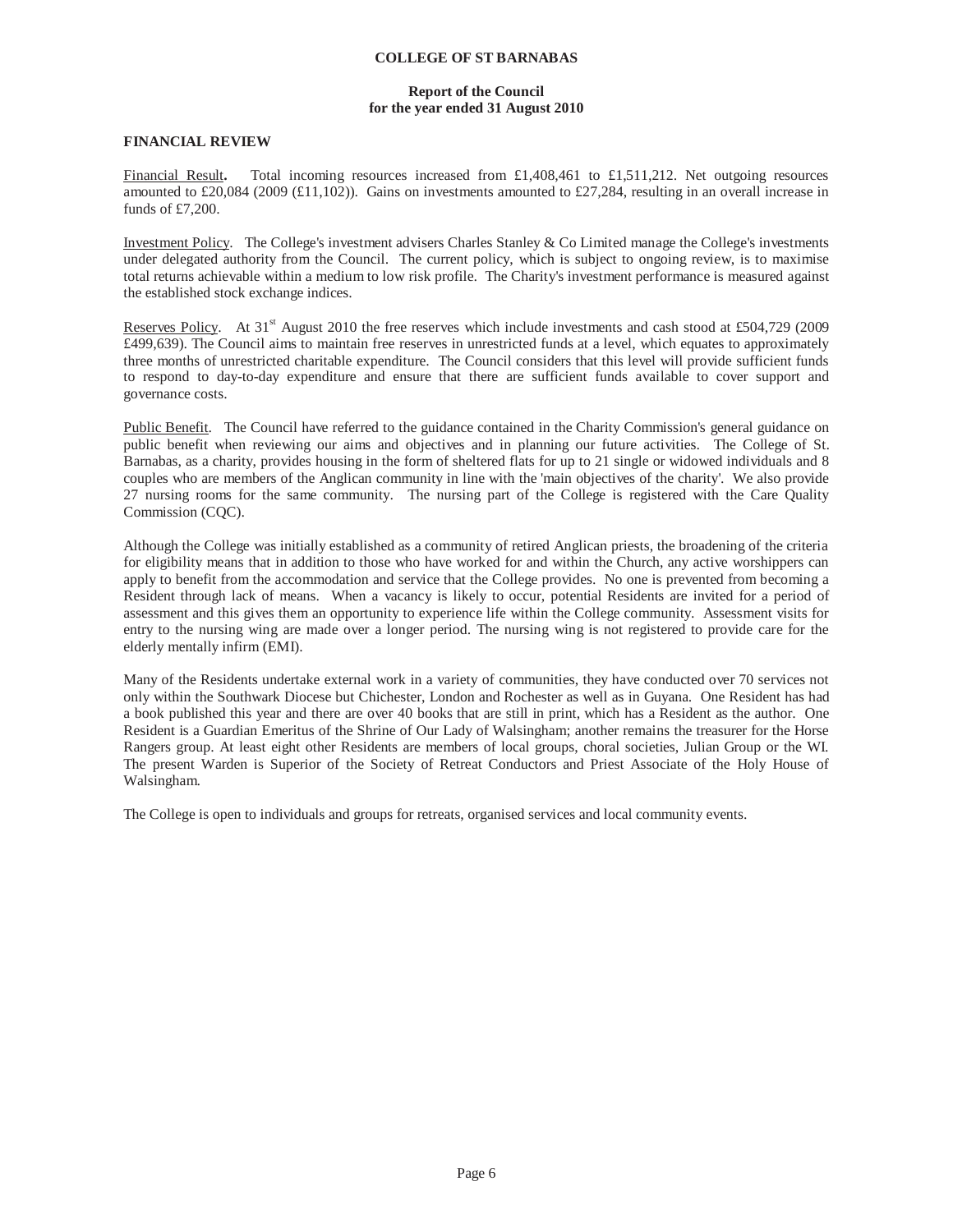# **Report of the Council for the year ended 31 August 2010**

# **FUTURE PLANS**

The Council has prepared both short and medium term plans. The plans for the next financial year include:

- $\triangleright$  complete the Central Block (West) re-roofing project.
- $\triangleright$  continue the internal maintenance programme.
- $\triangleright$  start internal refurbishment of Chapel.
- $\triangleright$  maintain the high occupancy rate.
- $\triangleright$  continue to fundraise and promote the College.

In addition to the expenditure detailed above for 2011, the Council have approved the following commitment comprising a refurbishment programme for the following five years:

| Year Ending                                                        | 2012              | 2013     | 2014     | 2015     | 2016     |
|--------------------------------------------------------------------|-------------------|----------|----------|----------|----------|
| <b>Agua Mist Fire Protection</b><br>Loft insulation (Morley House) | £80,000<br>£5,000 |          |          |          |          |
| Central Block (Phase 2)                                            |                   | £200,000 |          |          |          |
| Central Block (Phase 3)                                            |                   |          | £250,000 |          |          |
| Resurface rear drive and car park                                  |                   |          |          | £100,000 |          |
| East Cloister Block (re-roof)                                      |                   |          |          |          | £200,000 |

All the above figures may be subject to VAT.

# **STATEMENT OF RESPONSIBILITIES**

The Members of Council (who are also the directors of College of St Barnabas for the purposes of company law) are responsible for preparing the Report of the Council and the financial statements in accordance with applicable law and United Kingdom Generally Accepted Accounting Practice.

Company law requires the Council to prepare financial statements for each financial year which give a true and fair view of the state of affairs of the charitable company and of the incoming resources and application of resources, including the income and expenditure, of the charitable company for that period. In preparing those financial statements, the Council is required to:

- $\triangleright$  select suitable accounting policies and then apply them consistently.
- $\triangleright$  observe the methods and principles in the Charity SORP.
- ¾ make judgements and estimates that are reasonable and prudent.
- ¾ prepare the financial statements on the going concern basis unless it is inappropriate to presume that the charitable company will continue in business.

The Council is responsible for keeping proper accounting records, which disclose with reasonable accuracy at any time the financial position of the charitable company and to enable it to ensure that the financial statements comply with the Companies Act 2006. It is also responsible for safeguarding the assets of the charitable company and hence for taking reasonable steps for the prevention and detection of fraud and other irregularities.

# **STATEMENT AS TO DISCLOSURE OF INFORMATION TO AUDITORS**

So far as the Council is aware, there is no relevant information (as defined by Section 418 of the Companies Act 2006) of which the charitable company`s auditors are unaware, and each Member of Council has taken all the steps that they ought to have taken as a Member of Council in order to make them aware of any audit information and to establish that the charitable company`s auditors are aware of that information.

# **AUDITORS**

The auditors, Tudor John, will be proposed for re-appointment at the forthcoming Annual General Meeting.

# **ON BEHALF OF THE BOARD**:

Mr W M Ross, BA Llb (Clerk)

............................................. Date: .............................................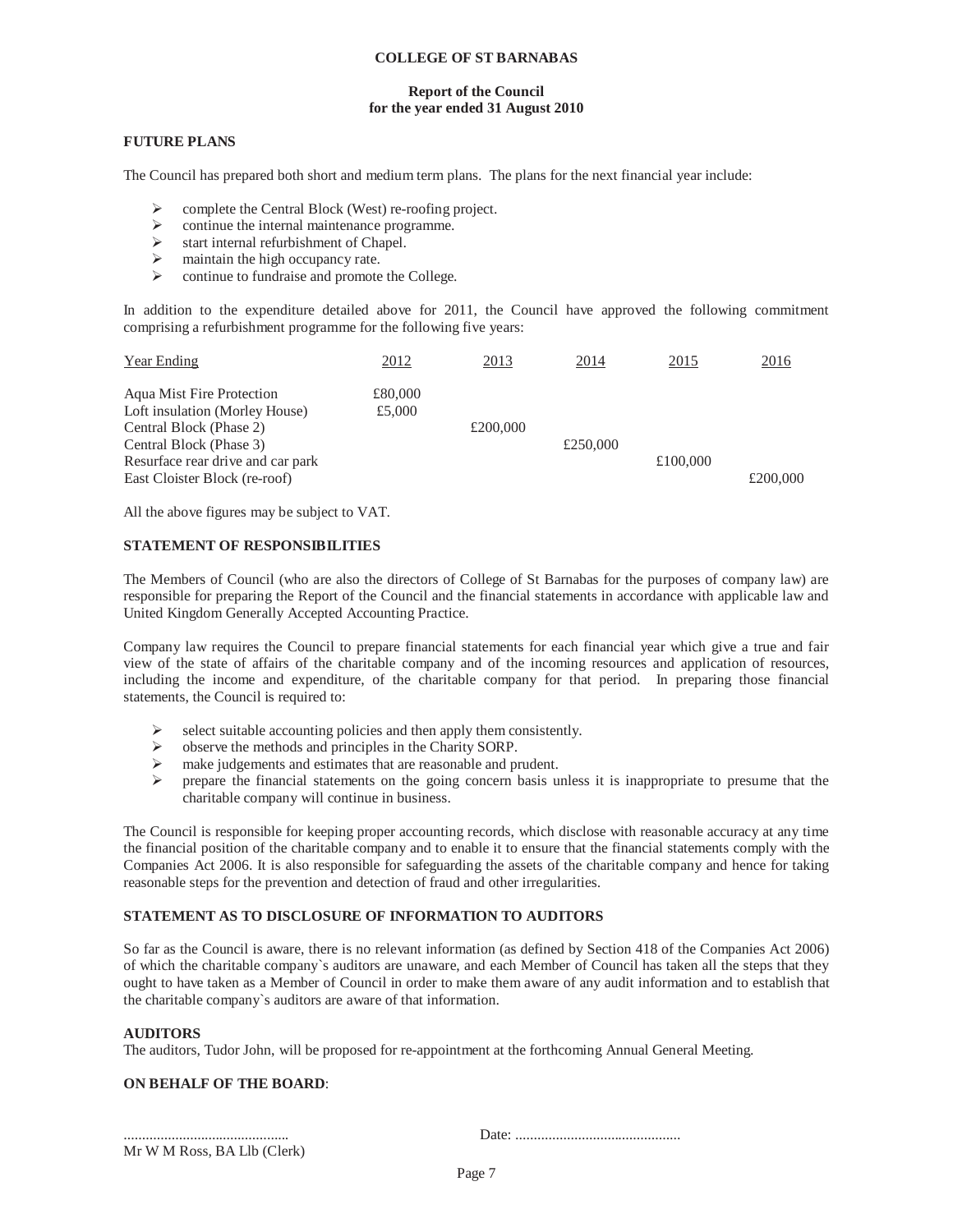# **Report of the Independent Auditors to the Members of College of St. Barnabas**

We have audited the financial statements of College of St Barnabas for the year ended  $31<sup>st</sup>$  August 2010 on pages ten to twenty two. The financial statements have been prepared under the accounting policies set out therein and the requirements of the Financial Reporting Standard for Smaller Entities (effective April 2008).

This report is made solely to the charitable company's members, as a body, in accordance with Chapter 3 of Part 16 of the Companies Act 2006. Our audit work has been undertaken so that we might state to the charitable company's trustees those matters we are required to state to them in an auditors' report and for no other purpose. To the fullest extent permitted by law, we do not accept or assume responsibility to anyone other than the charitable company and the charitable company's trustees as a body, for our audit work, for this report, or for the opinions we have formed.

# **Respective responsibilities of Council and auditors**

The Members of Council (who are also the directors of the charitable company for the purposes of company law) are responsible for preparing the Report of the Council and the financial statements in accordance with applicable law and United Kingdom Accounting Standards (United Kingdom Generally Accepted Accounting Practice) and for being satisfied that the financial statements give a true and fair view are set out on page eight.

Our responsibility is to audit the financial statements in accordance with relevant legal and regulatory requirements and International Standards on Auditing (UK and Ireland).

We report to you our opinion as to whether the financial statements give a true and fair view, are properly prepared in accordance with United Kingdom Generally Accepted Accounting Practice and are prepared in accordance with the Companies Act 2006. We also report to you whether, in our opinion the information given in the Report of the Council is consistent with those financial statements.

In addition, we report to you if, in our opinion, the charitable company has not kept adequate accounting records, if the charitable company's financial statements are not in agreement with the accounting records and returns, if we have not received all the information and explanations we require for our audit, or if certain disclosures of Members of Council's remuneration specified by law are not made.

We read the Report of the Council and consider the implications for our report if we become aware of any apparent misstatements within it.

# **Basis of audit opinion**

We conducted our audit in accordance with International Standards on Auditing (UK and Ireland) issued by the Auditing Practices Board. An audit includes examination, on a test basis, of evidence relevant to the amounts and disclosures in the financial statements. It also includes an assessment of the significant estimates and judgements made by the Council in the preparation of the financial statements, and of whether the accounting policies are appropriate to the charitable company's circumstances, consistently applied and adequately disclosed.

We planned and performed our audit so as to obtain all the information and explanations which we considered necessary in order to provide us with sufficient evidence to give reasonable assurance that the financial statements are free from material misstatement, whether caused by fraud or other irregularity or error. In forming our opinion we also evaluated the overall adequacy of the presentation of information in the financial statements.

We have undertaken the audit in accordance with the requirements of APB Ethical Standards including APB Ethical Standard - Provisions Available to Small Entities, in the circumstances set out in note 20 to the financial statements.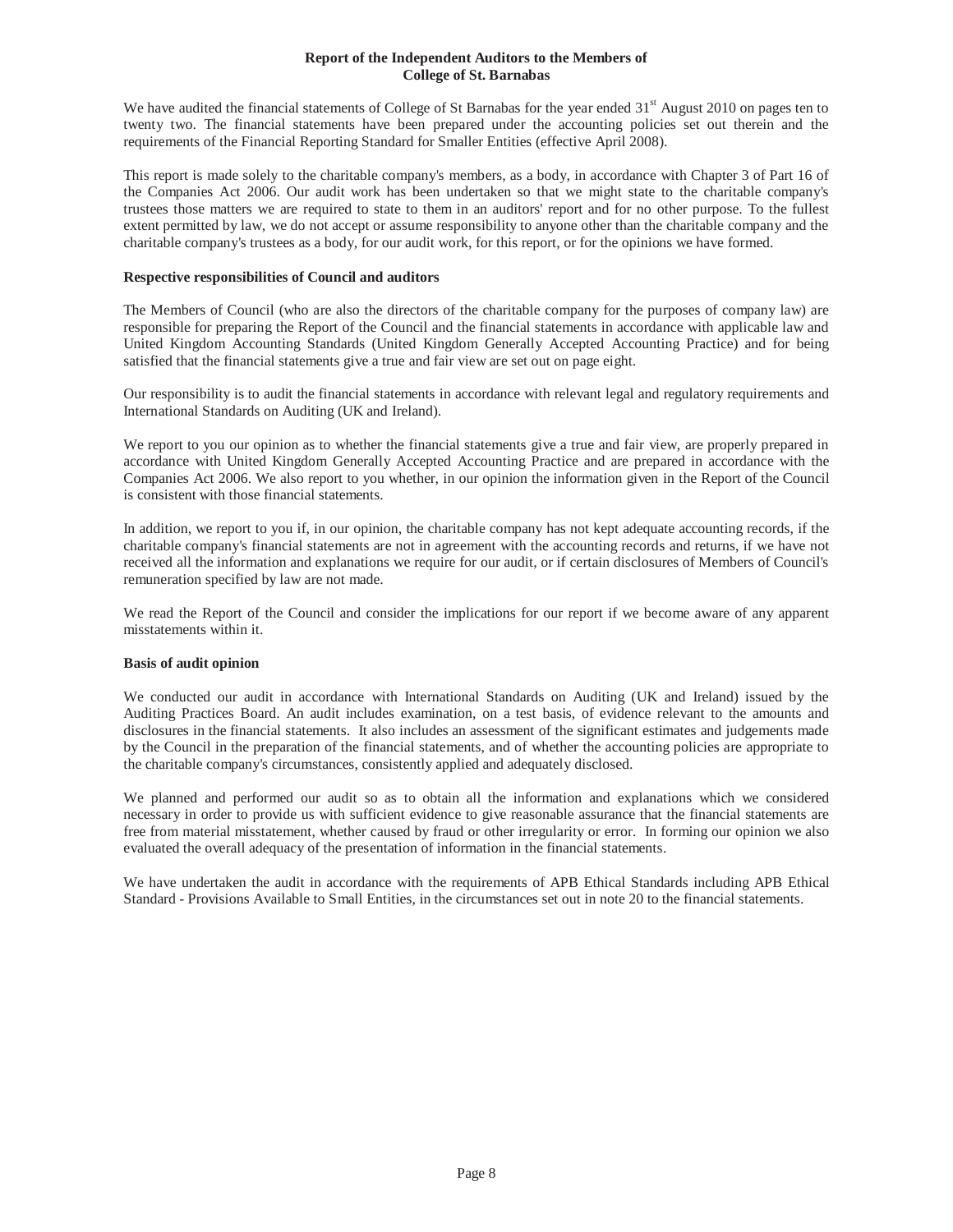# **Opinion**

In our opinion:

- $\triangleright$  The financial statements give a true and fair view of the state of the charitable company's affairs as at 31 August 2010 and of its incoming resources and application of resources, including its income and expenditure, for the year then ended.
- ¾ The financial statements have been properly prepared in accordance with United Kingdom Generally Accepted Accounting Practice applicable to Smaller Entities.
- $\triangleright$  The financial statements have been prepared in accordance with the Companies Act 2006.<br>
The information given in the Report of the Council is consistent with the financial statement
- The information given in the Report of the Council is consistent with the financial statements.

H M Mulhall (Senior Statutory Auditor) for and on behalf of Tudor John Chartered Accountants and Registered Auditors Nightingale House 46-48 East Street Epsom Surrey KT17 1HQ

Date: .............................................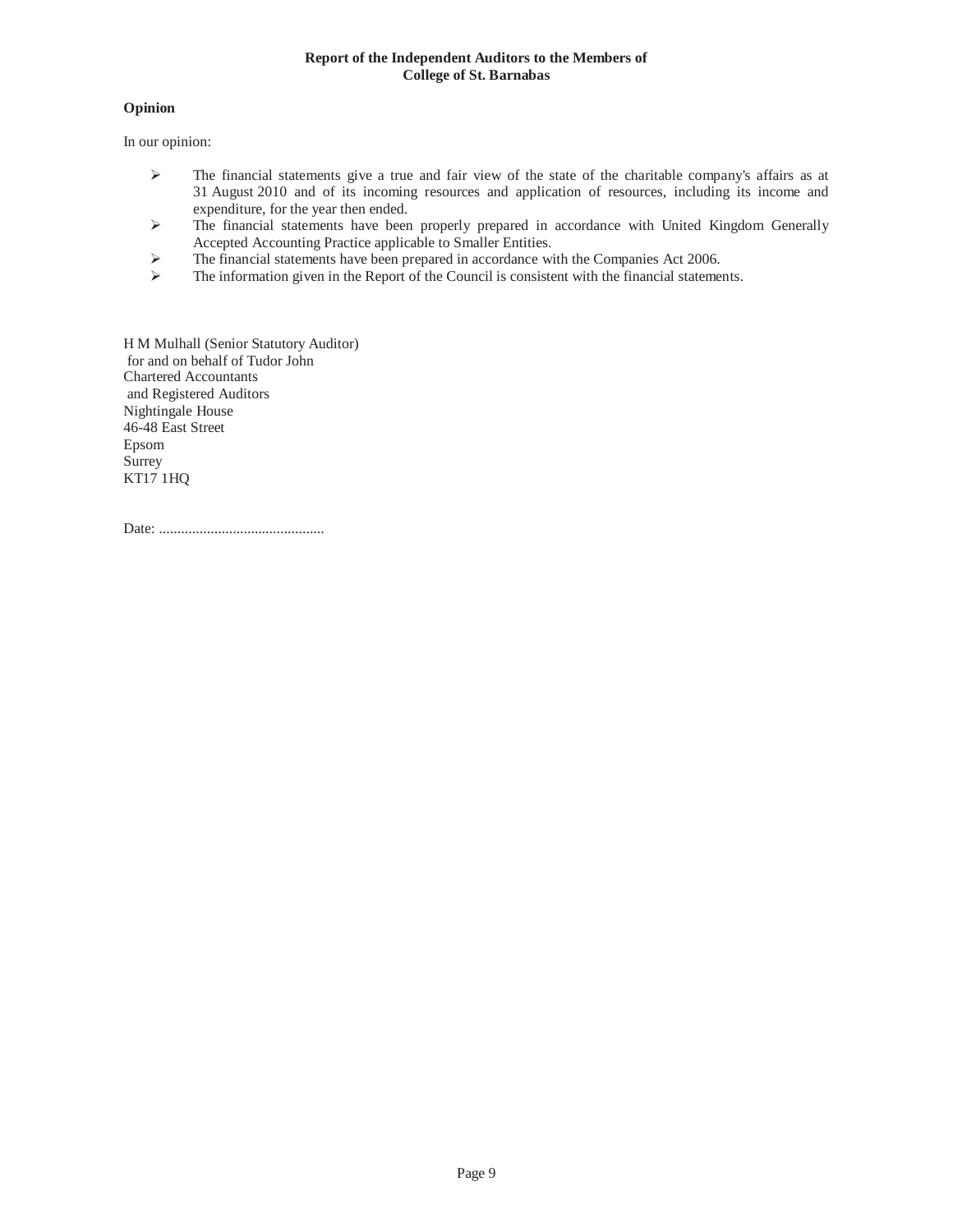# **Statement of Financial Activities for the year ended 31 August 2010**

|                                                                                                 |                     | Unrestricted       | Restricted | 2010<br>Total      | 2009<br>Total      |
|-------------------------------------------------------------------------------------------------|---------------------|--------------------|------------|--------------------|--------------------|
|                                                                                                 |                     | funds              | funds      | funds              | funds              |
|                                                                                                 | <b>Notes</b>        | £                  | £          | £                  | £                  |
| <b>INCOMING RESOURCES</b>                                                                       |                     |                    |            |                    |                    |
| Incoming resources from generated funds                                                         |                     |                    |            |                    |                    |
| Voluntary income                                                                                | 2                   | 138,138            | 37,857     | 175,995            | 107,367            |
| Activities for generating funds                                                                 | 3<br>$\overline{4}$ | 20,170             |            | 20,170             | 23,995             |
| Investment income                                                                               |                     | 20,077             |            | 20,077             | 25,489             |
| Incoming resources from charitable activities 5<br>Contributions by Residents for accommodation |                     |                    |            |                    |                    |
| and nursing care                                                                                |                     | 1,294,970          |            | 1,294,970          | 1,251,610          |
|                                                                                                 |                     |                    |            |                    |                    |
| <b>Total incoming resources</b>                                                                 |                     | 1,473,355          | 37,857     | 1,511,212          | 1,408,461          |
| <b>RESOURCES EXPENDED</b>                                                                       |                     |                    |            |                    |                    |
| <b>Costs of generating funds</b>                                                                |                     |                    |            |                    |                    |
| Costs of generating voluntary income                                                            | 6                   | 61,879             | 4,437      | 66,316             | 42,048             |
| <b>Charitable activities</b>                                                                    | 7                   |                    |            |                    |                    |
| Nursing and care costs<br>Collegiate                                                            |                     | 532,218<br>810,351 | 4,946      | 537,164<br>810,351 | 472,901<br>780,050 |
| <b>Governance costs</b>                                                                         | 9                   | 117,465            |            | 117,465            | 124,564            |
|                                                                                                 |                     |                    |            |                    |                    |
| <b>Total resources expended</b>                                                                 |                     | 1,521,913          | 9,383      | 1,531,296          | 1,419,563          |
| NET INCOMING/(OUTGOING)                                                                         |                     |                    |            |                    |                    |
| <b>RESOURCES</b> before transfers                                                               |                     | (48, 558)          | 28,474     | (20,084)           | (11, 102)          |
| Gross transfers between funds                                                                   | 19                  | 250                | (250)      |                    |                    |
| Net incoming/(outgoing) resources before                                                        |                     |                    |            |                    |                    |
| other recognised gains and losses                                                               |                     | (48,308)           | 28,224     | (20,084)           | (11, 102)          |
| Realised gains/(losses) on fixed asset<br>investments                                           |                     | 8,672              |            | 8,672              | (5,735)            |
| Net income/(expenditure)                                                                        |                     | (39,636)           | 28,224     | (11, 412)          | (16, 837)          |
| Unrealised gains/losses on investment assets                                                    |                     | 18,612             |            | 18,612             | (26, 155)          |
| Net movement in funds                                                                           |                     | (21,024)           | 28,224     | 7,200              | (42,992)           |
| <b>RECONCILIATION OF FUNDS</b>                                                                  |                     |                    |            |                    |                    |
| <b>Total funds brought forward</b>                                                              |                     | 2,343,984          | 18,157     | 2,362,141          | 2,405,133          |
| TOTAL FUNDS CARRIED FORWARD                                                                     |                     | 2,322,960          | 46,381     | 2,369,341          | 2,362,141          |

The notes form part of these financial statements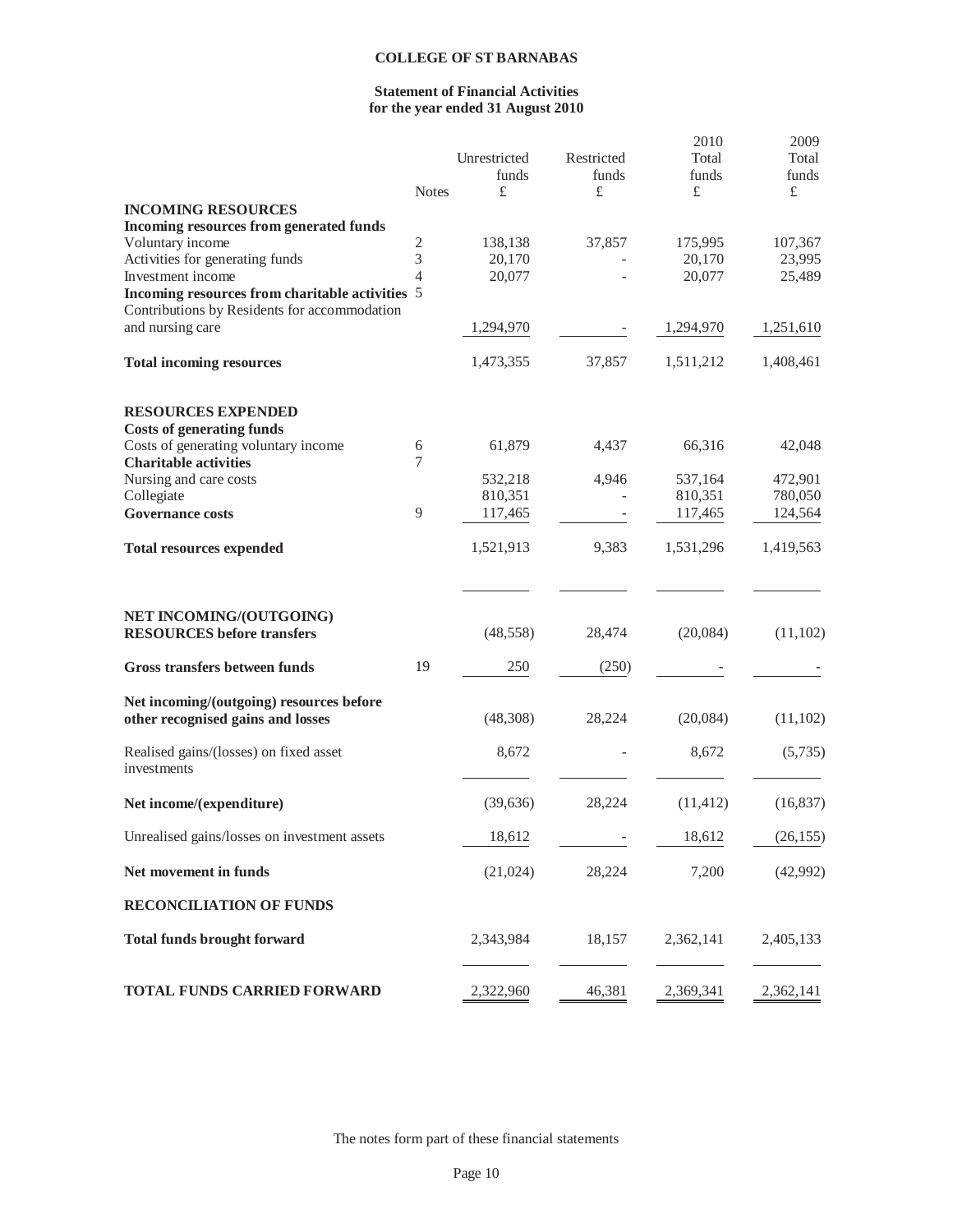# **Balance Sheet At 31 August 2010**

|              |                |                                           | 2010                          | 2009<br>Total                                                        |
|--------------|----------------|-------------------------------------------|-------------------------------|----------------------------------------------------------------------|
|              |                |                                           |                               | funds                                                                |
| <b>Notes</b> | $\pounds$      | $\pounds$                                 | $\pounds$                     | $\pounds$                                                            |
|              |                |                                           |                               |                                                                      |
| 13           | 1,818,231      |                                           | 1,818,231                     | 1,844,345                                                            |
|              | 492,572        |                                           |                               | 435,894                                                              |
|              | 2,310,803      | $\bar{ }$                                 | 2,310,803                     | 2,280,239                                                            |
|              |                |                                           |                               |                                                                      |
|              | 8,351          |                                           | 8,351                         | 5,534                                                                |
|              |                |                                           |                               | 68,291                                                               |
|              |                |                                           |                               | 81,865                                                               |
|              | 109,410        | 46,381                                    | 155,791                       | 155,690                                                              |
|              |                |                                           |                               |                                                                      |
| 16           | (97, 253)      |                                           | (97, 253)                     | (73, 788)                                                            |
|              | 12,157         | 46,381                                    |                               | 81,902                                                               |
|              |                |                                           |                               |                                                                      |
|              | 2,322,960      | 46,381                                    | 2,369,341                     | 2,362,141                                                            |
|              |                |                                           |                               |                                                                      |
|              | 2,322,960      | 46,381                                    | 2,369,341                     | 2,362,141                                                            |
|              |                |                                           |                               |                                                                      |
|              |                |                                           |                               | 2,343,984                                                            |
|              |                |                                           | 46,381                        | 18,157                                                               |
|              |                |                                           | 2,369,341                     | 2,362,141                                                            |
|              | 14<br>15<br>19 | Unrestricted<br>funds<br>62,171<br>38,888 | Restricted<br>funds<br>46,381 | Total<br>funds<br>492,572<br>62,171<br>85,269<br>58,538<br>2,322,960 |

The notes form part of these financial statements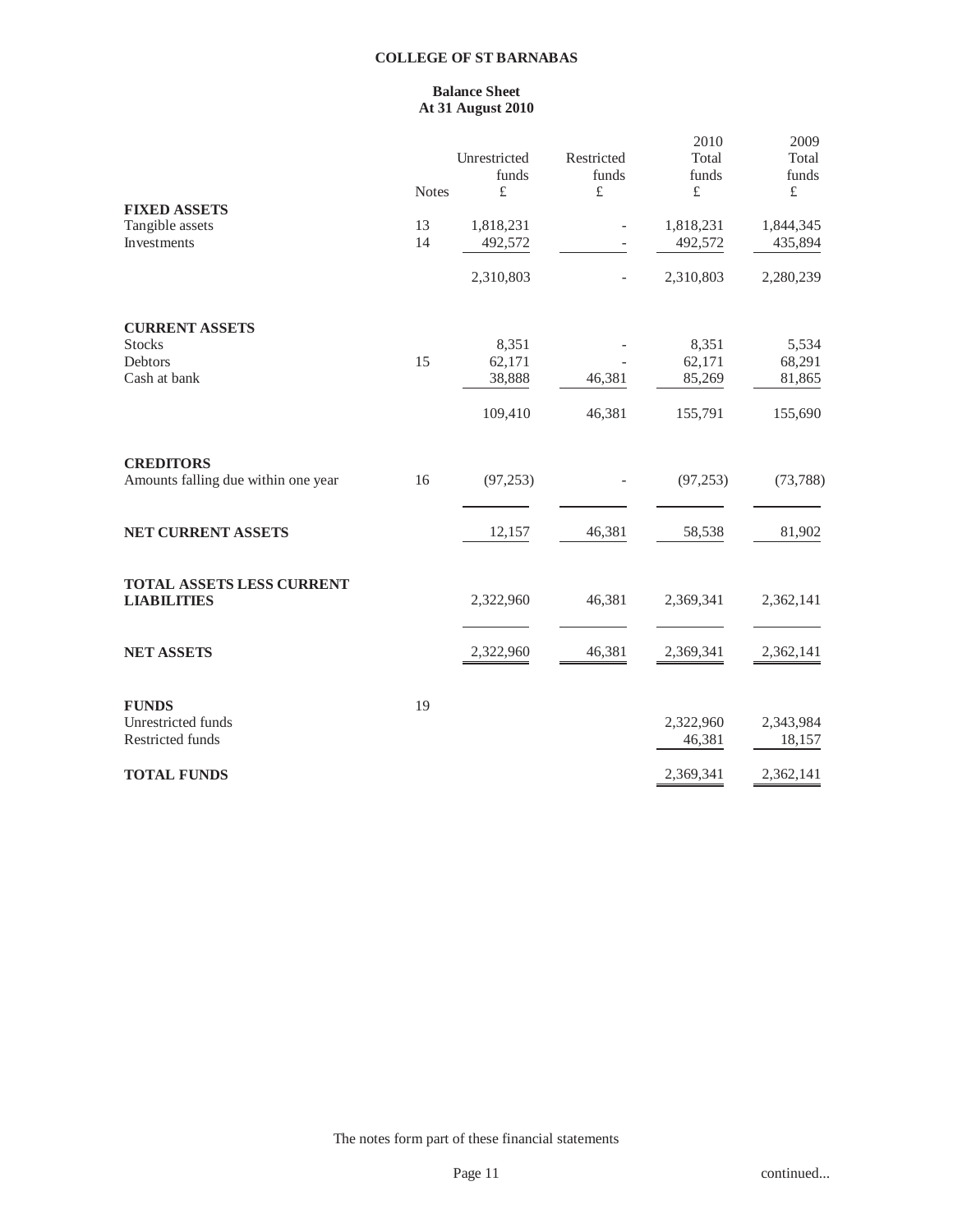## **Balance Sheet - continued At 31 August 2010**

These financial statements have been prepared in accordance with the special provisions of Part 15 of the Companies Act 2006 relating to small charitable companies and with the Financial Reporting Standard for Smaller Entities (effective April 2008).

The financial statements were approved by the Members of Council on ............................................. and were signed on its behalf by:

............................................. Dr G J D Moore MB BS Chairman

............................................. P A Lusty FCA Hon Treasurer

The notes form part of these financial statements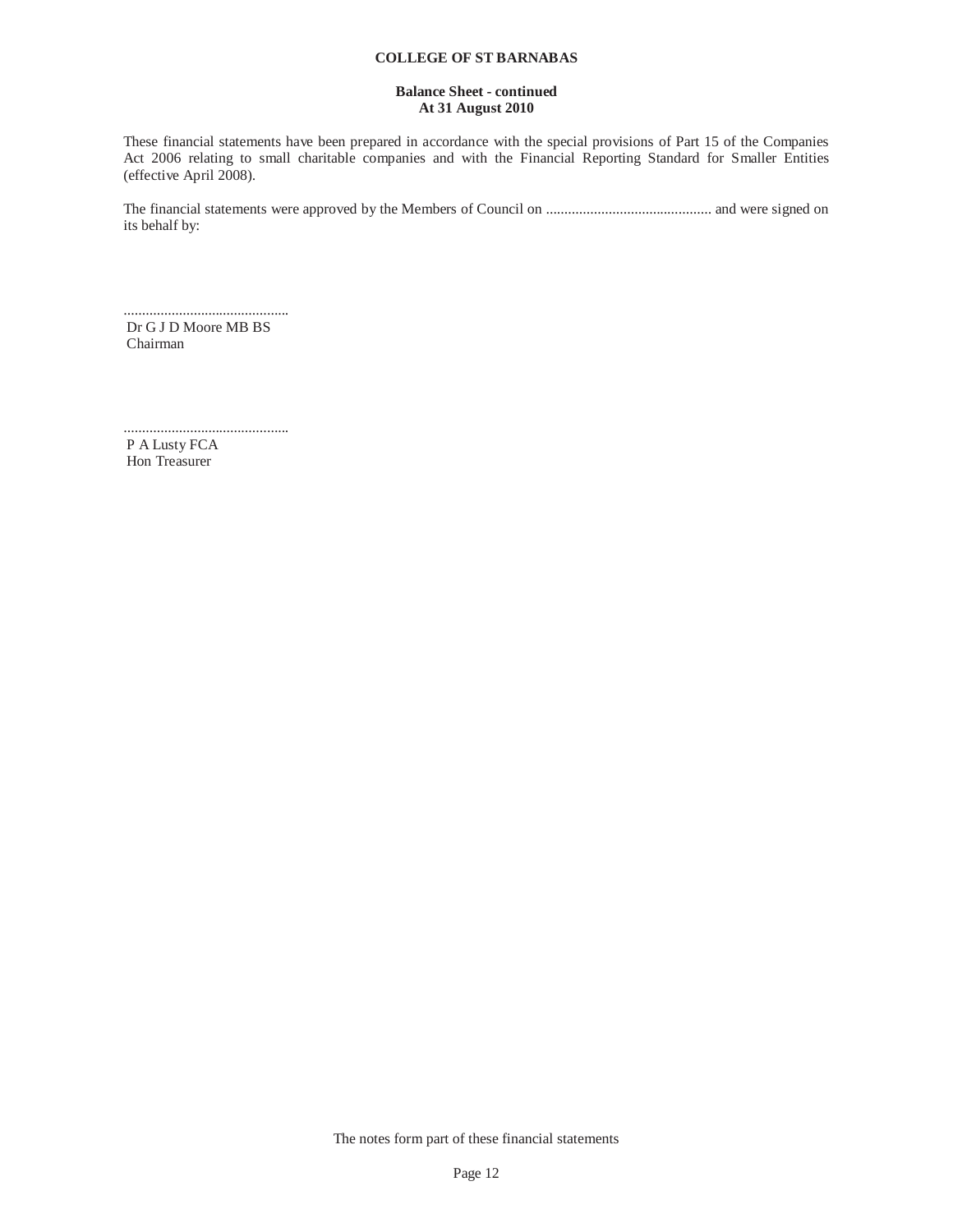## **Notes to the Financial Statements for the year ended 31 August 2010**

## **1. ACCOUNTING POLICIES**

### **Accounting convention**

The financial statements have been prepared under the historical cost convention, with the exception of investments which are included at market value, as modified by the revaluation of certain assets and in accordance with the Financial Reporting Standard for Smaller Entities (effective April 2008), the Companies Act 2006 and the requirements of the Statement of Recommended Practice, Accounting and Reporting by Charities.

#### **Incoming resources**

All incoming resources are included on the Statement of Financial Activities when the charity is legally entitled to the income and the amount can be quantified with reasonable accuracy. The following specific policies are applied to particular categories of income:

- $\triangleright$  Voluntary income is received by way of grants, donations, gifts and legacies and is included in full in the Statement of Financial Activities when receivable.
- $\triangleright$  Investment income is included when receivable.
- $\triangleright$  Contributions by Residents for accommodation and nursing care are accounted for on an accruals basis.
- $\triangleright$  Where an associated tax credit can be reclaimed this is recognised in the financial statements together with the related income.

#### **Resources expended**

Expenditure is accounted for on an accruals basis and has been classified under headings that aggregate all costs related to the category. Where costs cannot be directly attributed to particular headings they have been allocated to activities on a basis consistent with the use of resources.

- $\triangleright$  Charitable expenditure comprises those costs incurred by the charity in the delivery of its activities and services for its beneficiaries. It includes both costs that can be allocated directly to such activities and those costs of an indirect nature necessary to support them. Indirect costs have been apportioned on the basis of work done for that activity.
- $\triangleright$  Governance costs include those costs associated with meeting the constitutional and statutory requirements of the charity and include audit fees and costs linked to the strategic management of the charity.

All Members of Council act in an honorary capacity without remuneration or reimbursement of expenses.

#### **Tangible fixed assets**

Depreciation is provided at the following annual rates in order to write off each asset over its estimated useful life.

| Freehold property       | -1% on cost or valuation |
|-------------------------|--------------------------|
| Refurbishment programme | $-25\%$ on cost          |
| Equipment               | -20% on cost and         |
|                         | $-17.5\%$ on cost        |

In the opinion of the Council, the net realisable value of the property is in excess of its carrying value in the accounts and therefore no impairment has taken place.

Depreciation would normally not be provided on land, however, the original cost of the land is unknown although it is believed to be immaterial to the total carrying cost of land and buildings. The land element in that cost has therefore been ignored for depreciation purposes.

#### **Stocks**

Stocks are valued at the lower of cost and net realisable value, after making due allowance for obsolete and slow moving items.

Stock is included in the balance sheet at the lower of cost and net realisable value.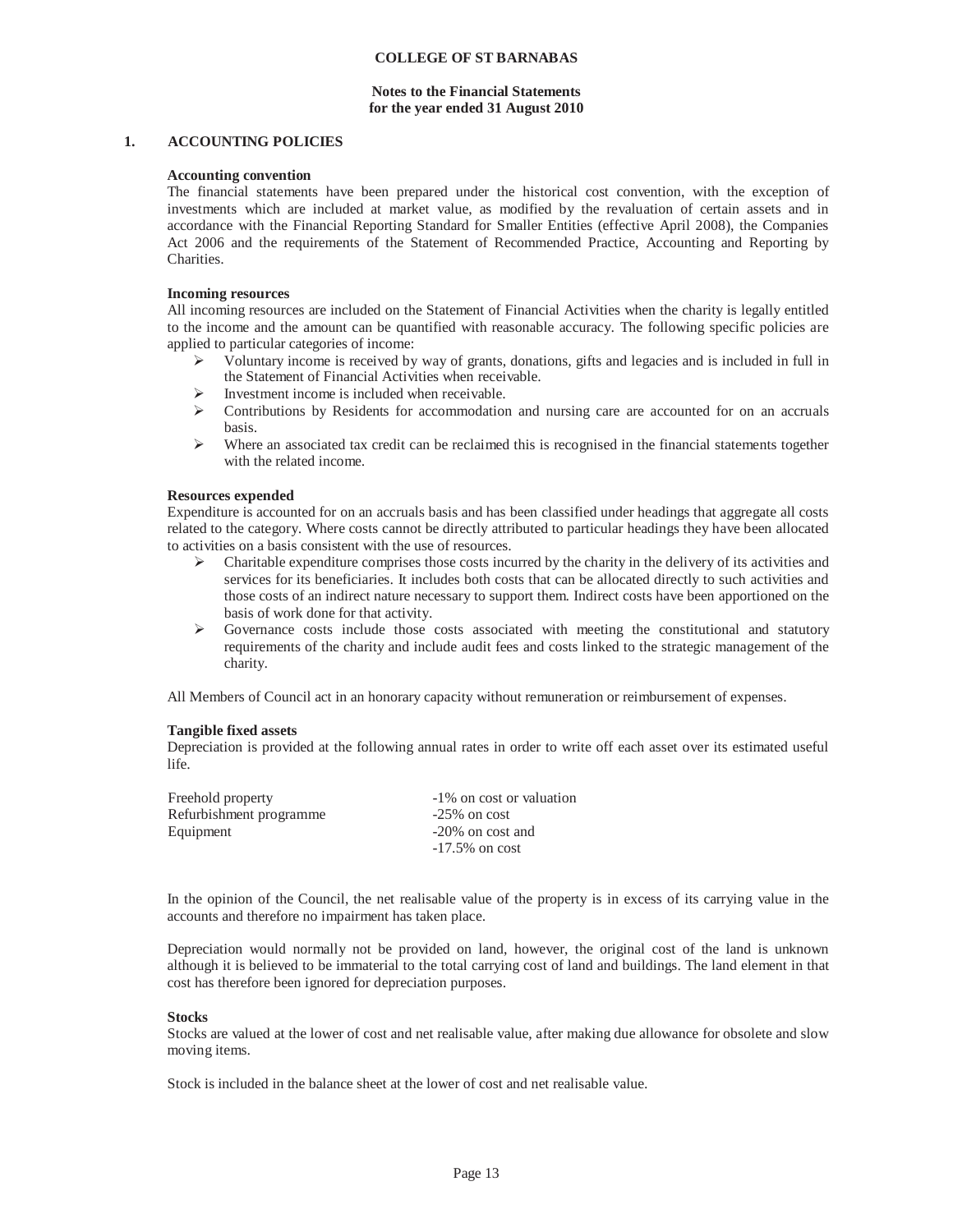## **Notes to the Financial Statements - continued for the year ended 31 August 2010**

# **1. ACCOUNTING POLICIES (cont)**

## **Taxation**

The charity is exempt from corporation tax on its charitable activities.

## **Restricted funds**

When resources are received by the College for a donor specified purpose or as a result of an appeal for particular project funding, the income is shown in the statement of financial activities as restricted income and credited to a specific restricted fund. Application of those resources in accordance with the donors' wishes is shown as restricted fund expenditure with the balance of unexpended resources shown as restricted funds on the balance sheet. Fixed assets purchased from restricted funding are capitalised and depreciated over their expected useful lives. The depreciation applicable to the funding provided from the restricted fund is charged to that fund. The net book value of such assets is held within restricted funds. Where such funds are raised or donated to be held as capital assets by the College, these are shown as restricted funds whilst the income from the appeal continues.

### **Pension costs and other post-retirement benefits**

The charitable company operates a defined contribution pension scheme. Contributions payable to the charitable company's pension scheme are charged to the Statement of Financial Activities in the period to which they relate.

# **2. VOLUNTARY INCOME**

|                                | 2010    | 2009    |
|--------------------------------|---------|---------|
|                                |         |         |
| Donations, grants and legacies | 175,995 | 107,367 |

# **3. ACTIVITIES FOR GENERATING FUNDS**

|                              | 2010   | 2009   |
|------------------------------|--------|--------|
|                              |        |        |
| Staff rental income          | 5.170  | 4.420  |
| Telephone mast rental income | 8,090  | 8,090  |
| Event income                 | 6,910  | 11,485 |
|                              | 20,170 | 23.995 |

# **4. INVESTMENT INCOME**

|                                                   | 2010<br>f    | 2009<br>£.         |
|---------------------------------------------------|--------------|--------------------|
| UK listed investments<br>Deposit account interest | 20,017<br>60 | 24,997<br>492      |
|                                                   | 20,077       | $\frac{25,489}{2}$ |

## **5. INCOMING RESOURCES FROM CHARITABLE ACTIVITIES**

|                            |                                    | 2010      | 2009-     |
|----------------------------|------------------------------------|-----------|-----------|
|                            | <b>Activity</b>                    |           |           |
| Contributions by residents | <b>Accommodation for Residents</b> | 1.294.970 | 1.251.610 |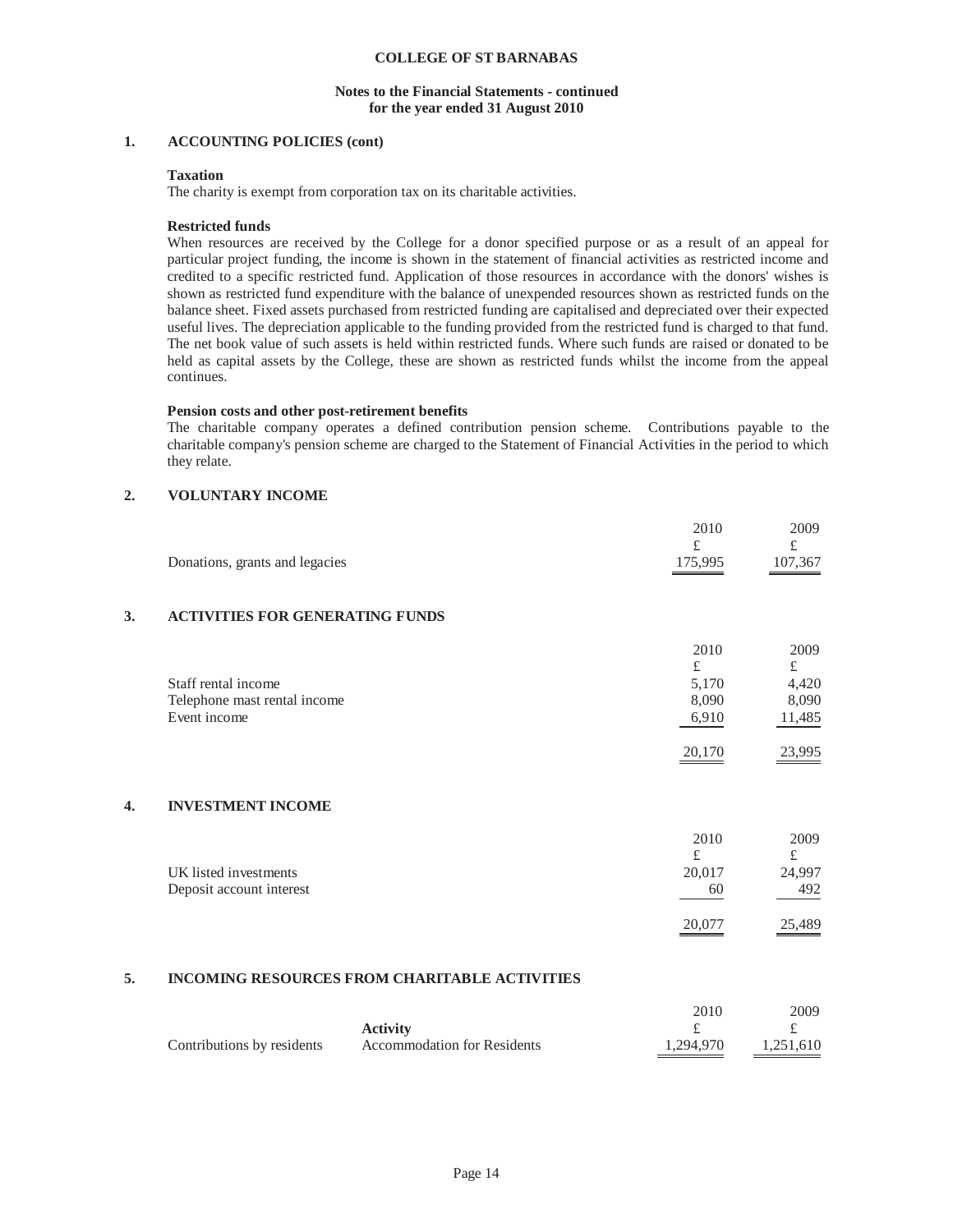# **Notes to the Financial Statements - continued for the year ended 31 August 2010**

# **6. COSTS OF GENERATING VOLUNTARY INCOME**

|             | 2010   | 2009   |
|-------------|--------|--------|
|             | £      |        |
| Staff costs | 49,562 | 24,803 |
| Other costs | 11,833 | 7,187  |
| Event costs | 4,921  | 10,058 |
|             | 66,316 | 42,048 |

# **7. CHARITABLE ACTIVITIES COSTS**

|                        | Direct costs | Support costs   | Totals    |
|------------------------|--------------|-----------------|-----------|
|                        |              | (See note $8$ ) |           |
|                        |              |                 |           |
| Nursing and care costs | 498.148      | 39,016          | 537,164   |
| Collegiate             | 762,665      | 47.686          | 810,351   |
|                        | 1,260,813    | 86,702          | 1,347,515 |

# **8. SUPPORT COSTS**

| Governance costs       | 112,300 |
|------------------------|---------|
| Nursing and care costs | 39,016  |
| Collegiate             | 47,686  |
|                        | 199,002 |

# **9. GOVERNANCE COSTS**

|                        | 2010    | 2009                |
|------------------------|---------|---------------------|
|                        | £       |                     |
| Auditors' remuneration | 5,165   | 5,982               |
| Support costs          | 112,300 | 118,582             |
|                        | 117,465 | 124,564<br>________ |

# **10. NET INCOMING/(OUTGOING) RESOURCES**

Net resources are stated after charging/(crediting):

| 2010    | 2009    |
|---------|---------|
|         |         |
| 5.165   | 5.982   |
| 178.311 | 152.263 |
|         |         |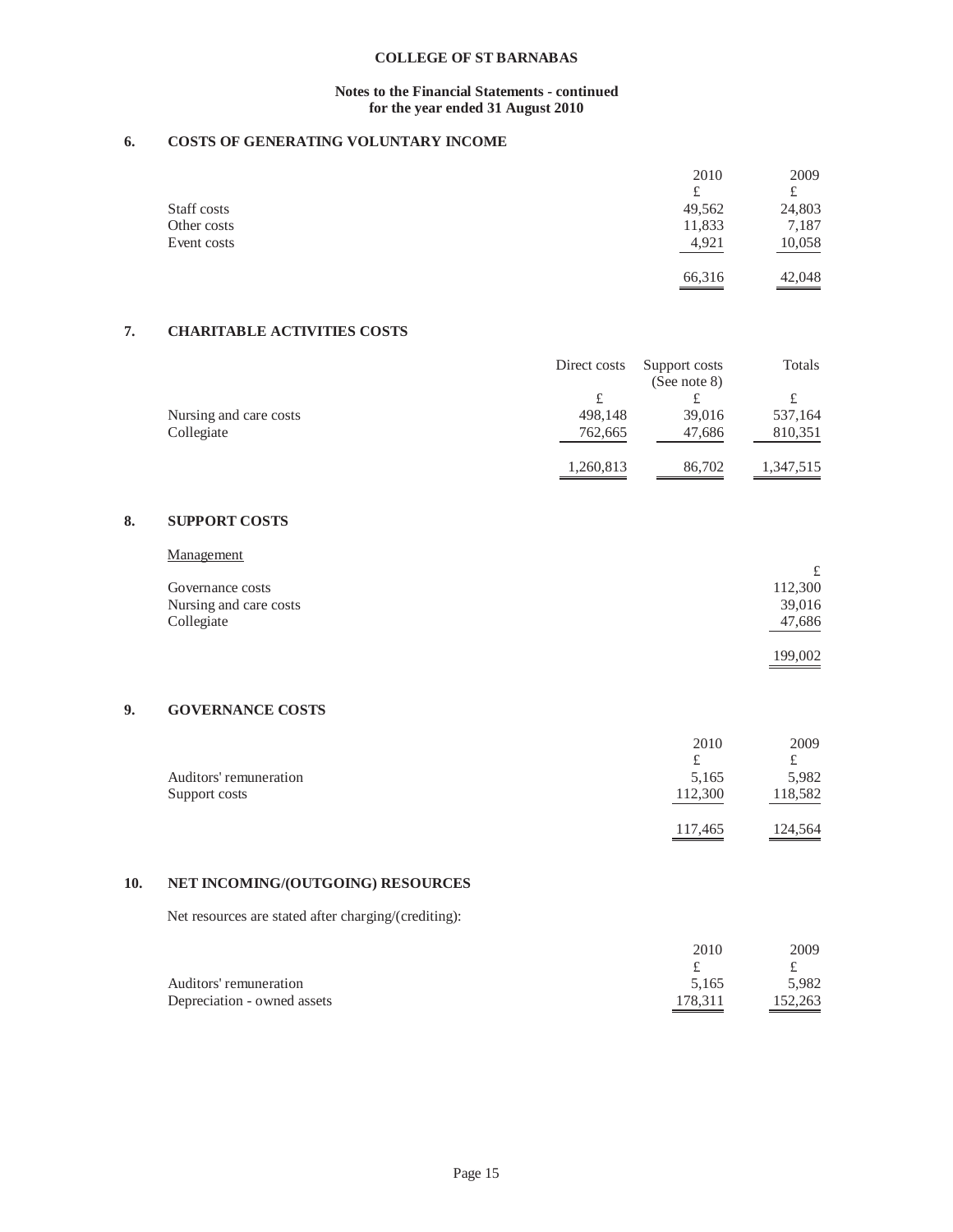# **Notes to the Financial Statements - continued for the year ended 31 August 2010**

# **11. MEMBERS OF COUNCIL REMUNERATION AND BENEFITS**

There were no Members of Council remuneration or other benefits for the year ended 31<sup>st</sup> August 2010 nor for the year ended  $31<sup>st</sup>$  August 2009.

## **Members of Council Expenses**

There were no Members of Council expenses paid for the year ended 31<sup>st</sup> August 2010 nor for the year ended 31<sup>st</sup> August 2009.

# **12. STAFF COSTS**

|                       | 2010    | 2009    |
|-----------------------|---------|---------|
|                       | £       |         |
| Wages and salaries    | 861.842 | 773,194 |
| Social security costs | 69,195  | 60,521  |
| Other pension costs   | 34,131  | 39,156  |
|                       | 965,168 | 872,871 |

# **13. TANGIBLE FIXED ASSETS**

|                       | Freehold  | Refurbishment |           |           |
|-----------------------|-----------|---------------|-----------|-----------|
|                       | property  | programme     | Equipment | Totals    |
|                       | £         | £             | £         | £         |
| <b>COST</b>           |           |               |           |           |
| At 1 September 2009   | 1,828,070 | 497,230       | 182,067   | 2,507,367 |
| Additions             | 567       | 62,112        | 89,518    | 152,197   |
| At 31 August 2010     | 1,828,637 | 559,342       | 271,585   | 2,659,564 |
| <b>DEPRECIATION</b>   |           |               |           |           |
| At 1 September 2009   | 263,428   | 264,517       | 135,077   | 663,022   |
| Charge for year       | 18,286    | 129,020       | 31,005    | 178,311   |
|                       |           |               |           |           |
| At 31 August 2010     | 281,714   | 393,537       | 166,082   | 841,333   |
|                       |           |               |           |           |
| <b>NET BOOK VALUE</b> |           |               |           |           |
| At 31 August 2010     | 1,546,356 | 165,805       | 105,503   | 1,818,231 |
| At 31 August 2009     | 1,564,642 | 232,713       | 46,990    | 1,844,345 |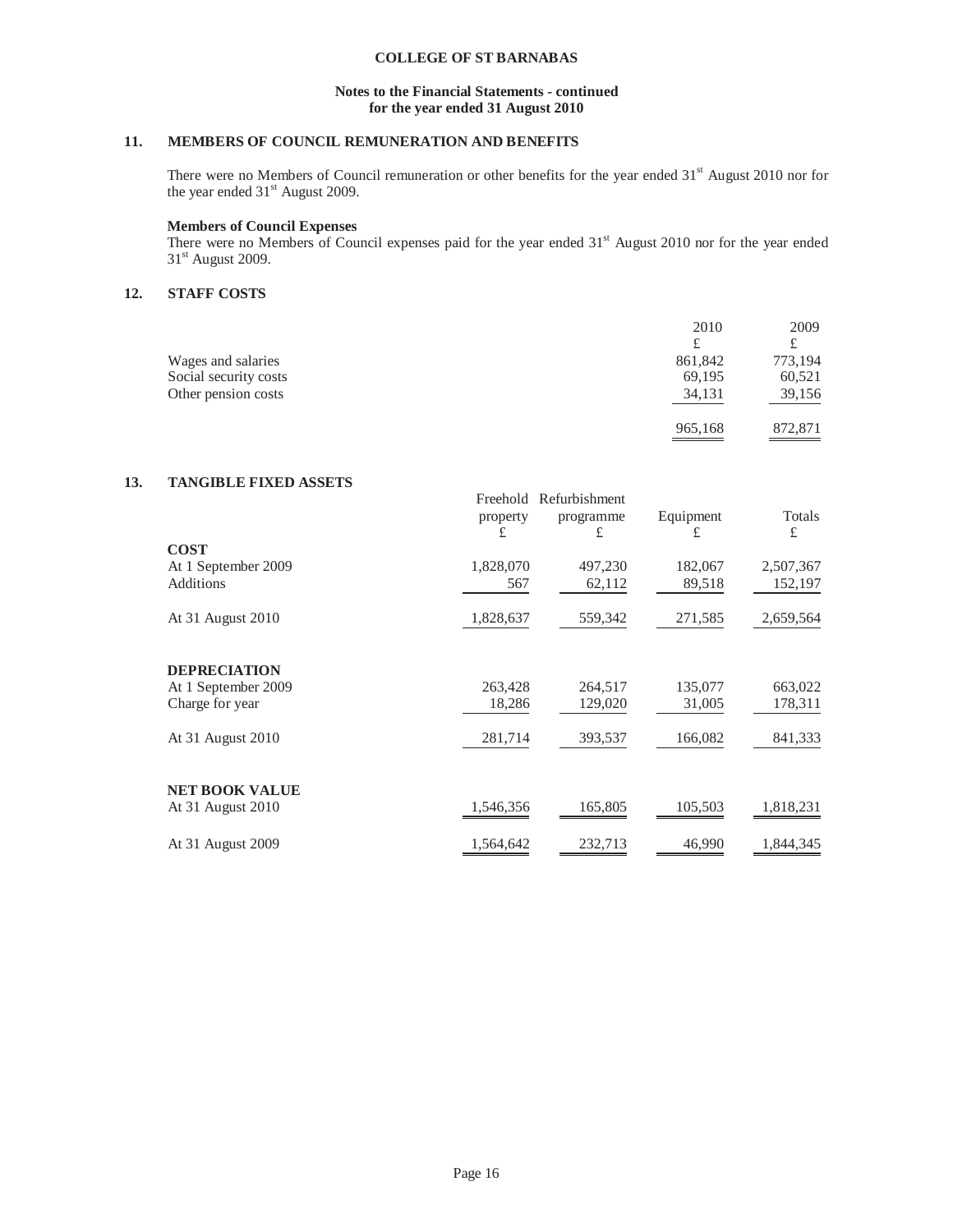# **Notes to the Financial Statements - continued for the year ended 31 August 2010**

# **14. FIXED ASSET INVESTMENTS**

|                       | Listed<br>investments<br>£ | Cash and<br>settlements<br>pending<br>£ | Totals<br>£ |
|-----------------------|----------------------------|-----------------------------------------|-------------|
| <b>MARKET VALUE</b>   |                            |                                         |             |
| At 1 September 2009   | 435,895                    |                                         | 435,895     |
| Additions             | 181,321                    | 23,008                                  | 204,329     |
| Disposals             | (174, 936)                 |                                         | (174, 936)  |
| Revaluations          | 27,284                     |                                         | 27,284      |
| At 31 August 2010     | 469,564                    | 23,008                                  | 492,572     |
| <b>NET BOOK VALUE</b> |                            |                                         |             |
| At 31 August 2010     | 469,564                    | 23,008                                  | 492,572     |
| At 31 August 2009     | 435,895                    |                                         | 435,895     |

## There were no investment assets outside the UK.

The following investments were held at 31st August 2010:

| £<br>£<br>32,428<br>20,310<br>32,220<br>33,930<br>53,200<br>33,600<br>34,540<br>17,300<br>16,775<br>3,528<br>31,696<br>39,900<br>30,688<br>23,700<br>14,000<br>12,352<br>11,960<br>9,250<br>7,700<br>Whithread Ord £0.76797385<br>20,490<br>23,473<br>13,725<br>13,350<br>VT Group Ord £0.05<br>24,276<br>3I Infrastructure Ord NPV<br>23,575<br>28,400<br>23,260<br>22,060<br>27,765<br>27,165<br>29.605<br>32,530<br>6,600<br>20,076<br>Tesco Ordinary £0.05<br>20,330<br>31,800<br>32,930<br>18,856 |                                                         | 2010 | 2009 |
|--------------------------------------------------------------------------------------------------------------------------------------------------------------------------------------------------------------------------------------------------------------------------------------------------------------------------------------------------------------------------------------------------------------------------------------------------------------------------------------------------------|---------------------------------------------------------|------|------|
|                                                                                                                                                                                                                                                                                                                                                                                                                                                                                                        |                                                         |      |      |
|                                                                                                                                                                                                                                                                                                                                                                                                                                                                                                        | Aviva Ord £0.25                                         |      |      |
|                                                                                                                                                                                                                                                                                                                                                                                                                                                                                                        | Prudential £0.50                                        |      |      |
|                                                                                                                                                                                                                                                                                                                                                                                                                                                                                                        | BP Ord US\$0.25                                         |      |      |
|                                                                                                                                                                                                                                                                                                                                                                                                                                                                                                        | Unilever Plc £0.03111                                   |      |      |
|                                                                                                                                                                                                                                                                                                                                                                                                                                                                                                        | BT Group Ord £0.05                                      |      |      |
|                                                                                                                                                                                                                                                                                                                                                                                                                                                                                                        | Royal Bank of Scotland Ord £0.25                        |      |      |
|                                                                                                                                                                                                                                                                                                                                                                                                                                                                                                        | United Utilities Ord £1                                 |      |      |
|                                                                                                                                                                                                                                                                                                                                                                                                                                                                                                        | National Grid Ord £0.11395                              |      |      |
|                                                                                                                                                                                                                                                                                                                                                                                                                                                                                                        | BBA Aviation plc Ord £0.2976                            |      |      |
|                                                                                                                                                                                                                                                                                                                                                                                                                                                                                                        | Hill & Smith Ord £0.25                                  |      |      |
|                                                                                                                                                                                                                                                                                                                                                                                                                                                                                                        | Legal & General Group Ord £0.025                        |      |      |
|                                                                                                                                                                                                                                                                                                                                                                                                                                                                                                        |                                                         |      |      |
|                                                                                                                                                                                                                                                                                                                                                                                                                                                                                                        | Rexam Ord 64 2/7p                                       |      |      |
|                                                                                                                                                                                                                                                                                                                                                                                                                                                                                                        | Balfour Beatty 10.75p Cumulative Convertible Preference |      |      |
|                                                                                                                                                                                                                                                                                                                                                                                                                                                                                                        |                                                         |      |      |
|                                                                                                                                                                                                                                                                                                                                                                                                                                                                                                        |                                                         |      |      |
|                                                                                                                                                                                                                                                                                                                                                                                                                                                                                                        | HSBC Infrastructure Co Ord £0.0001                      |      |      |
|                                                                                                                                                                                                                                                                                                                                                                                                                                                                                                        | Mercantile Investment Trust PLC                         |      |      |
|                                                                                                                                                                                                                                                                                                                                                                                                                                                                                                        | M&G Securities Ltd Strategic Corp B Shares              |      |      |
|                                                                                                                                                                                                                                                                                                                                                                                                                                                                                                        | Northern Foods Ordinary £0.25                           |      |      |
|                                                                                                                                                                                                                                                                                                                                                                                                                                                                                                        | Royal Dutch Shell B Ordinary €0.07                      |      |      |
|                                                                                                                                                                                                                                                                                                                                                                                                                                                                                                        |                                                         |      |      |
|                                                                                                                                                                                                                                                                                                                                                                                                                                                                                                        | GCP Infrastructure Investments Ltd Ordinary £0.01       |      |      |
|                                                                                                                                                                                                                                                                                                                                                                                                                                                                                                        | Centrica Ordinary £0.061728395                          |      |      |
|                                                                                                                                                                                                                                                                                                                                                                                                                                                                                                        | Mothercare Ordinary £0.05                               |      |      |

The investments held at 31st August 2010 had a historical cost of £519,932.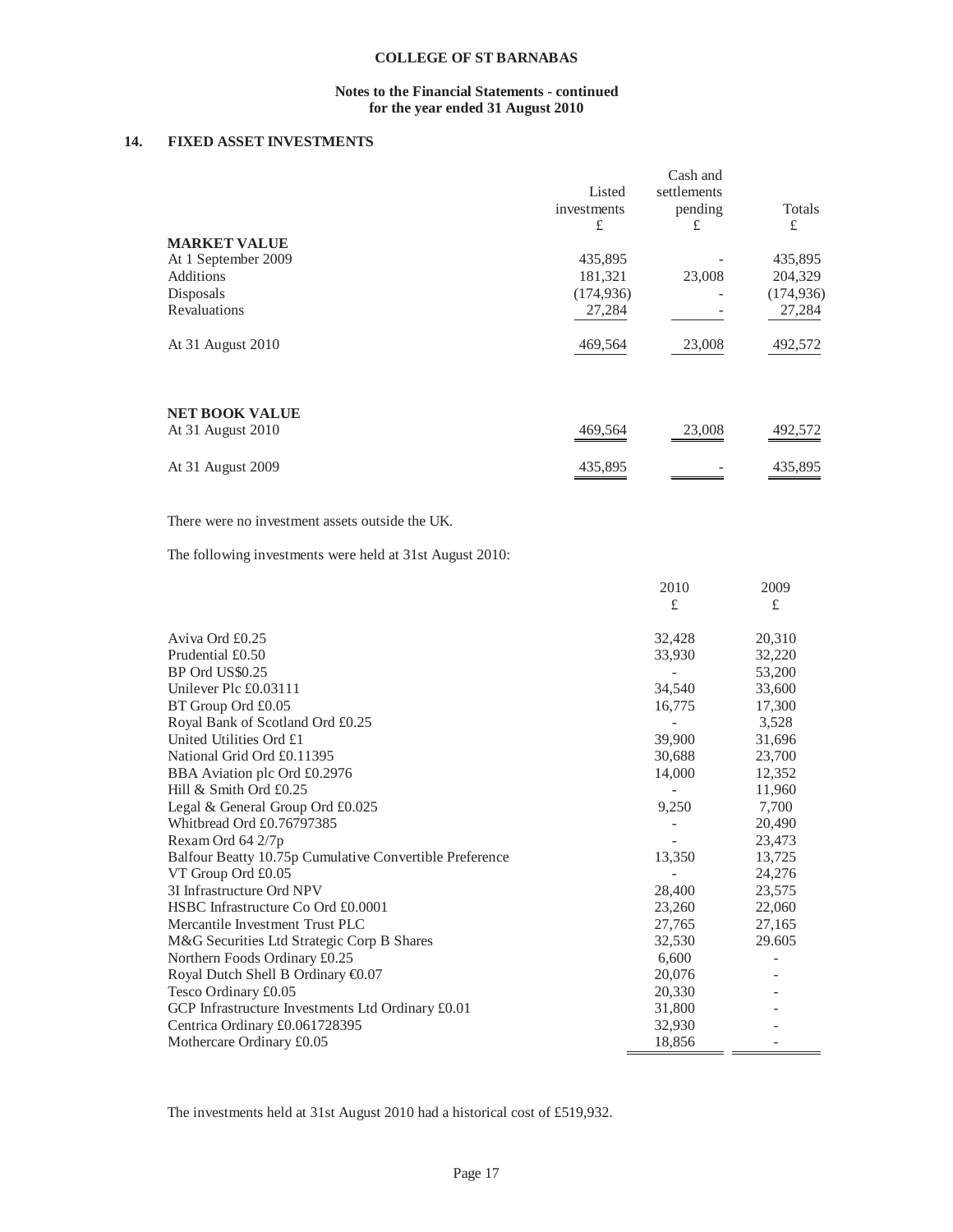## **Notes to the Financial Statements - continued for the year ended 31 August 2010**

# **15. DEBTORS: AMOUNTS FALLING DUE WITHIN ONE YEAR**

|               | 2010          | 2009                 |
|---------------|---------------|----------------------|
|               | £             |                      |
| Trade debtors | 25,245        | 43,896               |
| Other debtors | 36,926        | 24,395               |
|               | 62,171<br>___ | $\underline{68,291}$ |

# **16. CREDITORS: AMOUNTS FALLING DUE WITHIN ONE YEAR**

|                              | 2010   | 2009   |
|------------------------------|--------|--------|
|                              | £      |        |
| Trade creditors              | 43.530 | 22,900 |
| Taxation and social security | 18,177 | 15,247 |
| Other creditors              | 35,546 | 35,641 |
|                              | 97.253 | 73,788 |

# **17. OPERATING LEASE COMMITMENTS**

The following operating lease payments are committed to be paid within one year:

|                            | 2010              | 2009 |
|----------------------------|-------------------|------|
| Expiring:                  |                   |      |
| Between one and five years | $\frac{1,425}{1}$ | -    |

# **18. PENSION COMMITMENTS**

The College has no funded pension scheme, but employees are members of the defined contributions scheme of the Church Worker Pension Fund. The College contributes at the rate of 10% of members' salaries for those who joined before 1st September 2000. From that date the contribution rate from the College for new joiners was changed to 8% of salary with those employees now contributing 4%. At 31 August 2010 amounts owing to the scheme and included within other creditors amounted to £4,473 (2009:£3,888).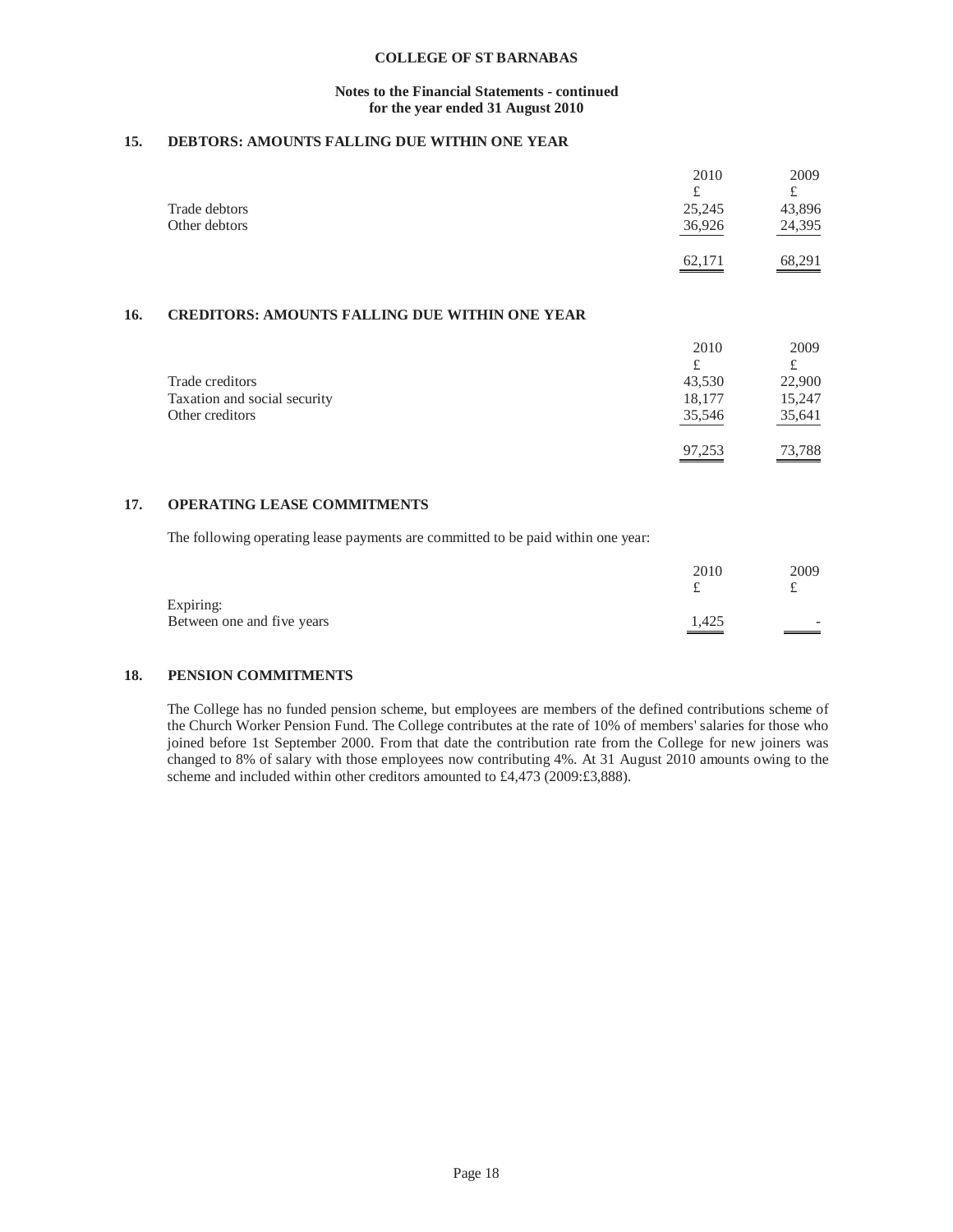## **Notes to the Financial Statements - continued for the year ended 31 August 2010**

## **19. MOVEMENT IN FUNDS**

|                                   |           | Net movement | <b>Transfers</b> |            |
|-----------------------------------|-----------|--------------|------------------|------------|
|                                   | At 1.9.09 | in funds     | between funds    | At 31.8.10 |
|                                   | £         | £            | £                | £          |
| <b>Unrestricted funds</b>         |           |              |                  |            |
| General fund                      | 499,639   | 106,630      | (149, 667)       | 456,602    |
| Legacy fund                       |           | 48,127       |                  | 48,127     |
| Tangible Fixed Assets             | 1,844,345 | (176, 031)   | 149,917          | 1,818,231  |
|                                   | 2,343,984 | (21, 274)    | 250              | 2,322,960  |
| <b>Restricted funds</b>           |           |              |                  |            |
| <b>Excursions for Residents</b>   | 3,407     | (3,407)      |                  |            |
| <b>Basil Watson Memorial Fund</b> | 3,000     |              |                  | 3,000      |
| Residents Biographies             | 750       |              |                  | 750        |
| Central Block (West)              | 10,000    | 25,000       |                  | 35,000     |
| Chapel                            | 1,000     | 6,631        |                  | 7,631      |
| <b>Chairs for Common Room</b>     |           | 250          | (250)            |            |
|                                   | 18,157    | 28,474       | (250)            | 46,381     |
|                                   |           |              |                  |            |
| <b>TOTAL FUNDS</b>                | 2,362,141 | 7,200        |                  | 2,369,341  |

Net movement in funds, included in the above are as follows:

|                                 | Incoming<br>resources<br>£ | Resources<br>expended<br>£ | Gains and<br>losses<br>£ | Movement in<br>funds<br>£ |
|---------------------------------|----------------------------|----------------------------|--------------------------|---------------------------|
| <b>Unrestricted funds</b>       |                            |                            |                          |                           |
| General fund                    | 1,425,228                  | (1,345,882)                | 27,284                   | 106,630                   |
| Legacy fund                     | 48,127                     |                            |                          | 48,127                    |
| Tangible Fixed Assets           |                            | (176, 031)                 |                          | (176, 031)                |
|                                 | 1,473,355                  | (1,521,913)                | 27,284                   | (21, 274)                 |
| <b>Restricted funds</b>         |                            |                            |                          |                           |
| Training                        | 4,946                      | (4,946)                    |                          |                           |
| <b>Excursions for Residents</b> | 1,000                      | (4, 407)                   |                          | (3,407)                   |
| Central Block (West)            | 25,000                     |                            |                          | 25,000                    |
| Chapel                          | 6,631                      |                            |                          | 6,631                     |
| <b>Chairs for Common Room</b>   | 250                        |                            |                          | 250                       |
| Crockfords                      | 30                         | (30)                       |                          |                           |
|                                 | 37,857                     | (9,383)                    |                          | 28,474                    |
|                                 |                            |                            |                          |                           |
| <b>TOTAL FUNDS</b>              | 1,511,212                  | (1,531,296)                | 27,284                   | 7,200                     |

#### Designated Funds

The Tangible Fixed Assets fund has been created to cover the value of those assets.

#### Legacy Fund

The Council approved the establishment of a 'Legacy Fund' into which legacy donations will be received. It is the intention of the Council that usually these funds will be used to help fund capital projects. However, the Council would use the fund for general running costs if the need arose.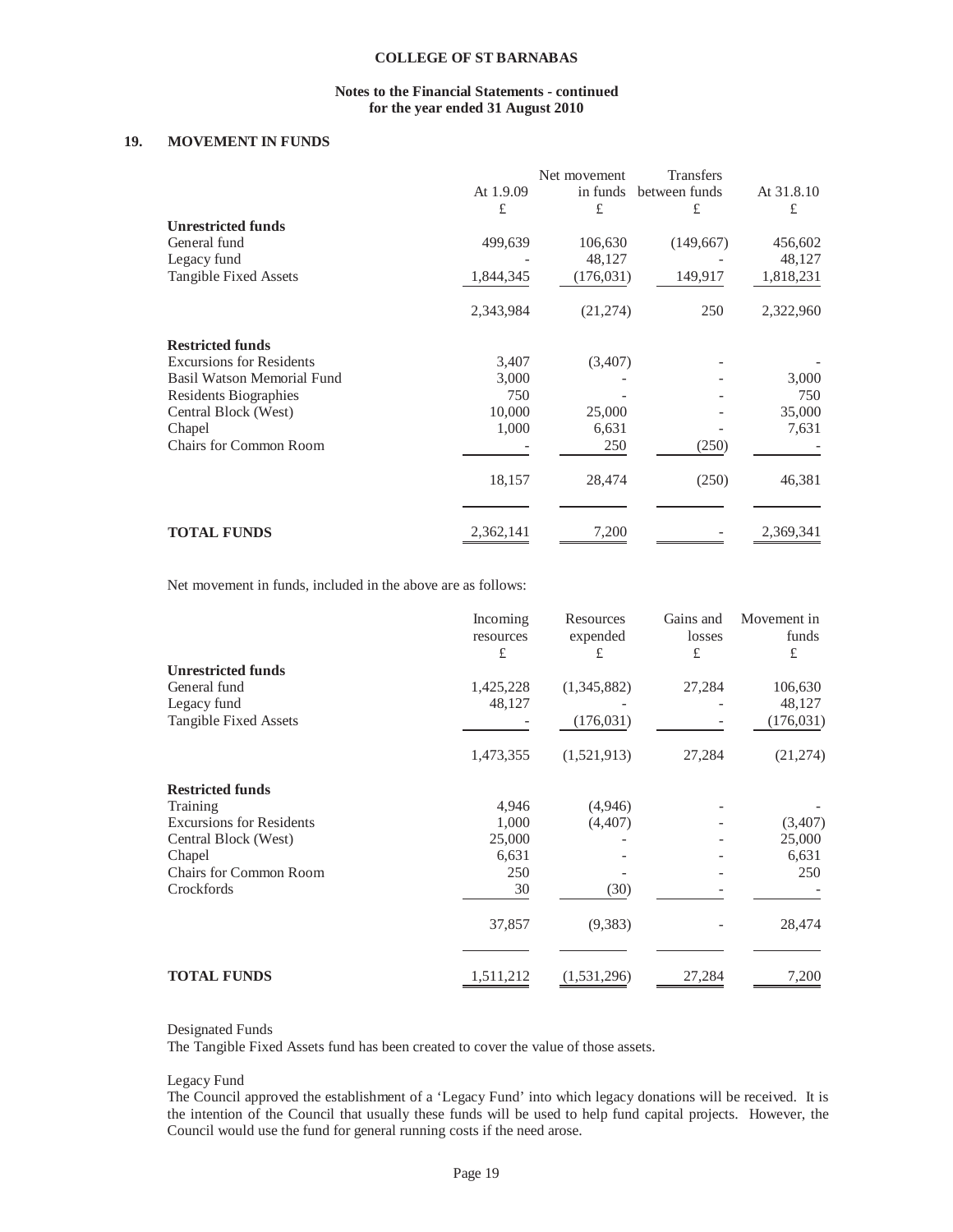# **Notes to the Financial Statements - continued for the year ended 31 August 2010**

# **20. APB ETHICAL STANDARD - PROVISIONS AVAILABLE FOR SMALL ENTITIES**

In common with many other businesses of our size and nature we use our auditors to assist with the preparation of the financial statements.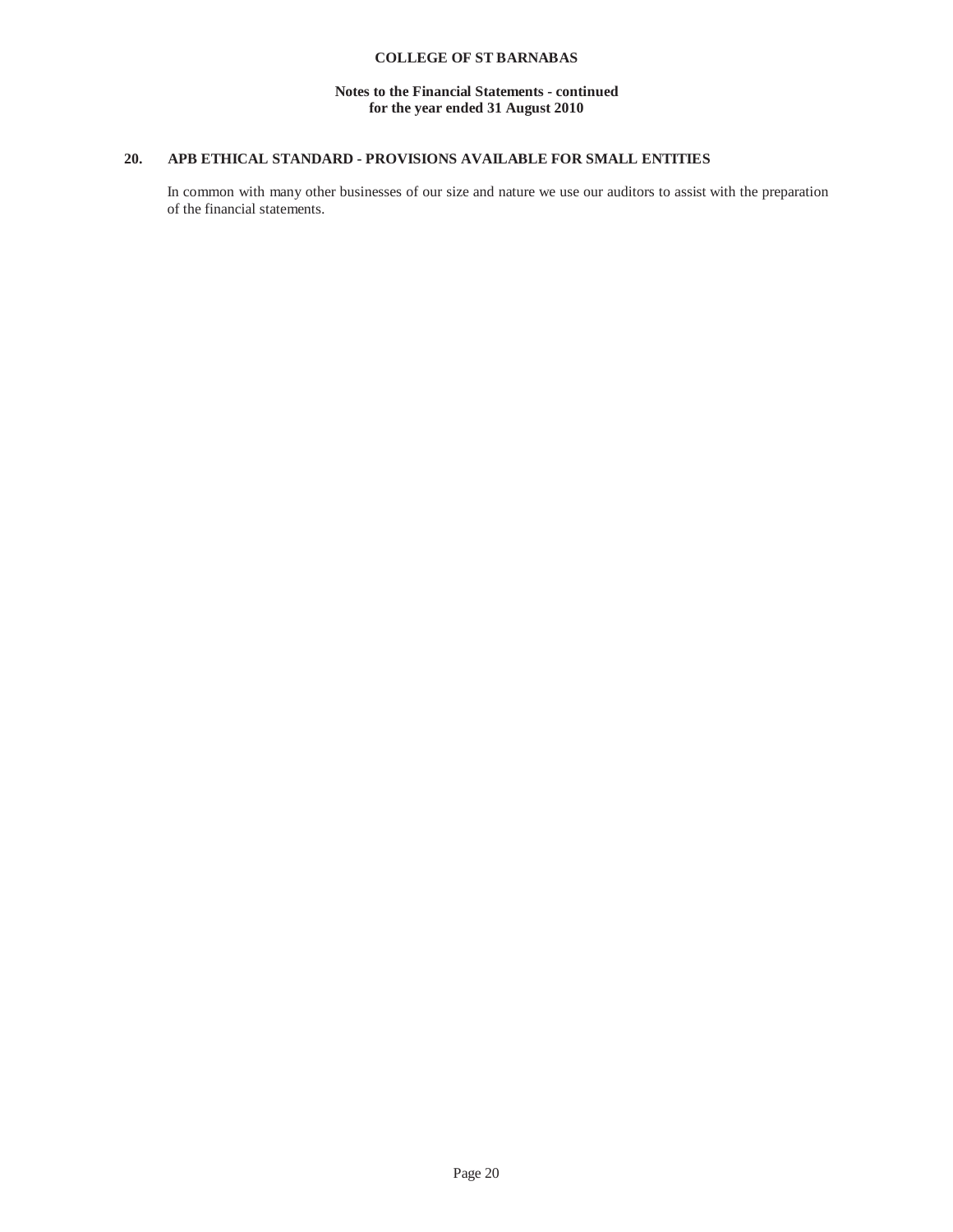# **Detailed Statement of Financial Activities for the year ended 31 August 2010**

|                                                               | 2010<br>£ | 2009<br>£ |
|---------------------------------------------------------------|-----------|-----------|
|                                                               |           |           |
| <b>INCOMING RESOURCES</b>                                     |           |           |
| <b>Voluntary income</b>                                       |           |           |
| Donations, grants and legacies                                | 175,995   | 107,367   |
| <b>Activities for generating funds</b>                        |           |           |
| Staff rental income                                           | 5,170     | 4,420     |
| Telephone mast rental income                                  | 8,090     | 8,090     |
| Event income                                                  | 6,910     | 11,485    |
|                                                               | 20,170    | 23,995    |
| <b>Investment</b> income                                      |           |           |
| UK listed investments                                         | 20,017    | 24,997    |
| Deposit account interest                                      | 60        | 492       |
|                                                               | 20,077    | 25,489    |
| Incoming resources from charitable activities                 |           |           |
| Contributions by residents for accommodation and nursing care | 1,294,970 | 1,251,610 |
| <b>Total incoming resources</b>                               | 1,511,212 | 1,408,461 |
| <b>RESOURCES EXPENDED</b>                                     |           |           |
| Costs of generating voluntary income                          |           |           |
| Wages                                                         | 42,930    | 21,173    |
| Social security                                               | 4,203     | 2,000     |
| Pensions                                                      | 2,429     | 1,630     |
| Other costs                                                   | 11,833    | 7,187     |
| Event costs                                                   | 4,921     | 10,058    |
|                                                               | 66,316    | 42,048    |
| <b>Charitable activities</b>                                  |           |           |
| Wages                                                         | 702,123   | 627,019   |
| Social security                                               | 45,453    | 46,813    |
| Pensions                                                      | 22,899    | 21,592    |
| Sundries                                                      | 6,582     | 6,750     |
| Other nursing costs                                           | 29,724    | 25,608    |
| Housekeeping costs                                            | 109,569   | 111,965   |
| Premises costs                                                | 166,152   | 184,569   |
| Depreciation of tangible fixed assets                         | 178,311   | 152,263   |
|                                                               | 1,260,813 | 1,176,579 |
| <b>Governance costs</b>                                       |           |           |
| Auditors' remuneration                                        | 5,165     | 5,982     |

# **Support costs**